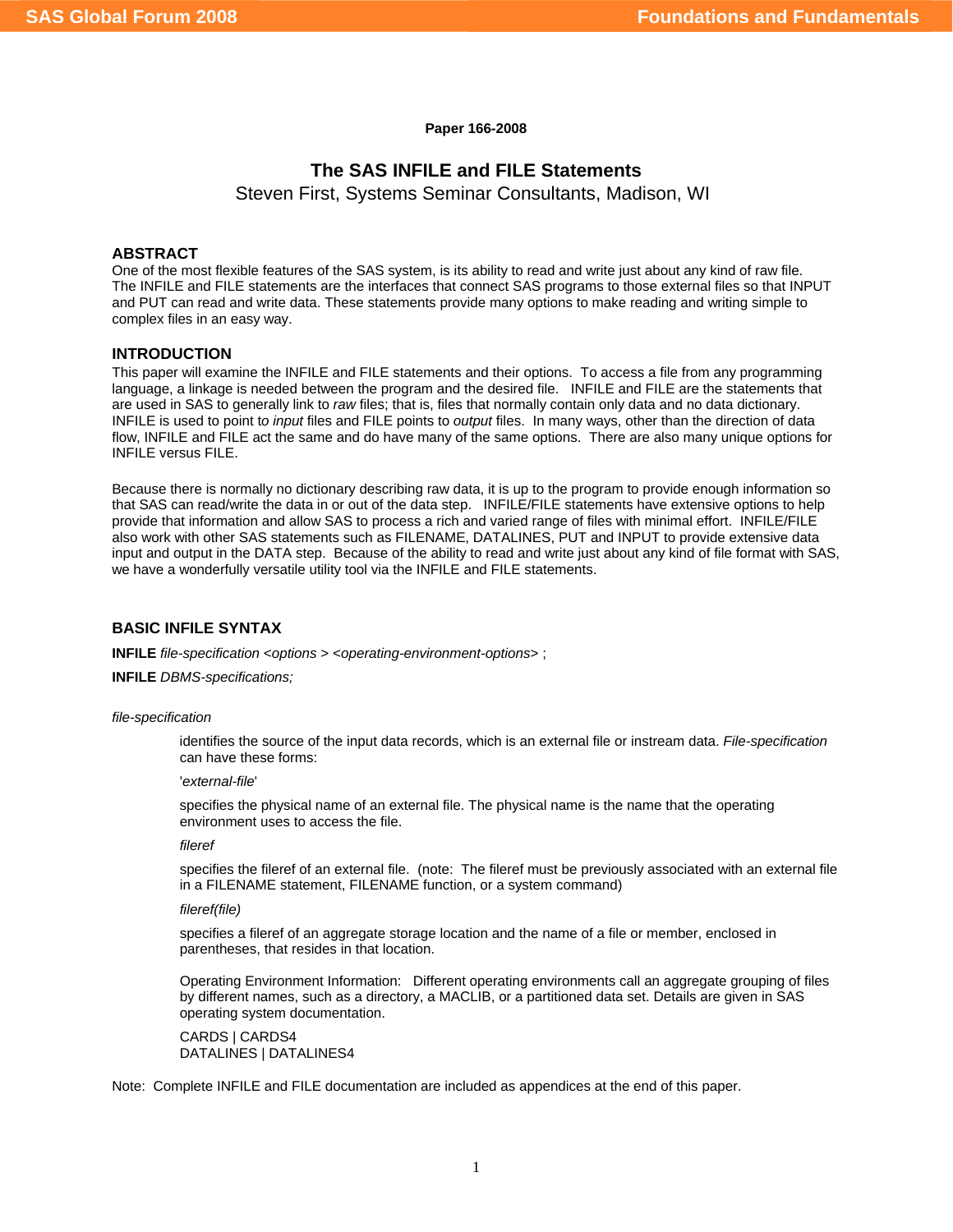## **HOW TO USE THE INFILE/FILE STATEMENT**

Because the INFILE statement identifies the file to read, it must execute before the INPUT statement that reads the input data records. The same holds true for the FILE statement which must precede any PUT statement that performs the writing to the output raw file.

```
data x;<br>
infile in:<br>
/* raw file in */<br>
/* raw file in */
                         /* raw file in * input @1 Name $10. /* read a record */ 
      @20 Age 2. ; /* with two fields */ 
run; /* end of step */
```
## **READING MULTIPLE FILES**

You may specify more than one INFILE statement to read more than one file in a single data step. The step will stop when any file tries to read past the end of file. You may also use the INFILE statement in conditional processing, such as an IF-THEN statement, because it is executable. This enables you to control the source of the input data records. It is a bit more difficult to read multiple flat files in a data step as compared to reading multiple SAS datasets. For that reason it is a bit unusual to read multiple files in one step.

The following DATA step reads from two input files during each iteration of the DATA step. As SAS switches from one file to the next, each file remains open. The input pointer remains in place to begin reading from that location the next time an INPUT statement reads from that file.

```
data qtrtot(drop=jansale febsale marsale /* build a dataset and drop input */ 
              aprsale maysale junsale); /* variables */ 
   infile file-specification-1; /* identify location of 1st file */ 
   input name $ jansale febsale marsale; /* read values from 1st file */ 
   qtr1tot=sum(jansale,febsale,marsale); /* sum them up */ 
   infile file-specification-2; /* identify location of 2nd file */ 
   input @7 aprsale maysale junsale; /* read values from 2nd file */ 
   qtr2tot=sum(aprsale,maysale,junsale); /* sum them up */ 
run; /* end of step */
```
The DATA step terminates when SAS reaches an end of file on the shortest input file.

### **A HEX LISTING PROGRAM**

The INPUT statement does not need to specify any variables to read; it simply reads a line into a buffer from our input file. This can be useful with the LIST statement to just display the raw input file's buffer. LIST will display hexadecimal notation if unprintable characters are present in the file.

| data null;       | /* don't need dataset*/          |
|------------------|----------------------------------|
| infile in;       | $/*$ raw file in<br>$\star$ /    |
| input;           | /* read a record<br>$\star$ /    |
| list;            | /* list buffer in log*/          |
| if $n > 50$ then | $/*$ stop after 50<br>$\star$ /  |
| stop;            | $\star$ /<br>/* adjust as needed |
| run;             | $/*$ end of step<br>$\star$ /    |

### **ACCESSING THE INPUT BUFFER**

After an INFILE and INPUT statement executes, the buffer area can be accessed and even altered through a special variable called \_INFILE\_. This allows a simple way to read and alter data without extensive coding in the INPUT statement to define the records. Another way that the previous program could display the input buffer area is shown below: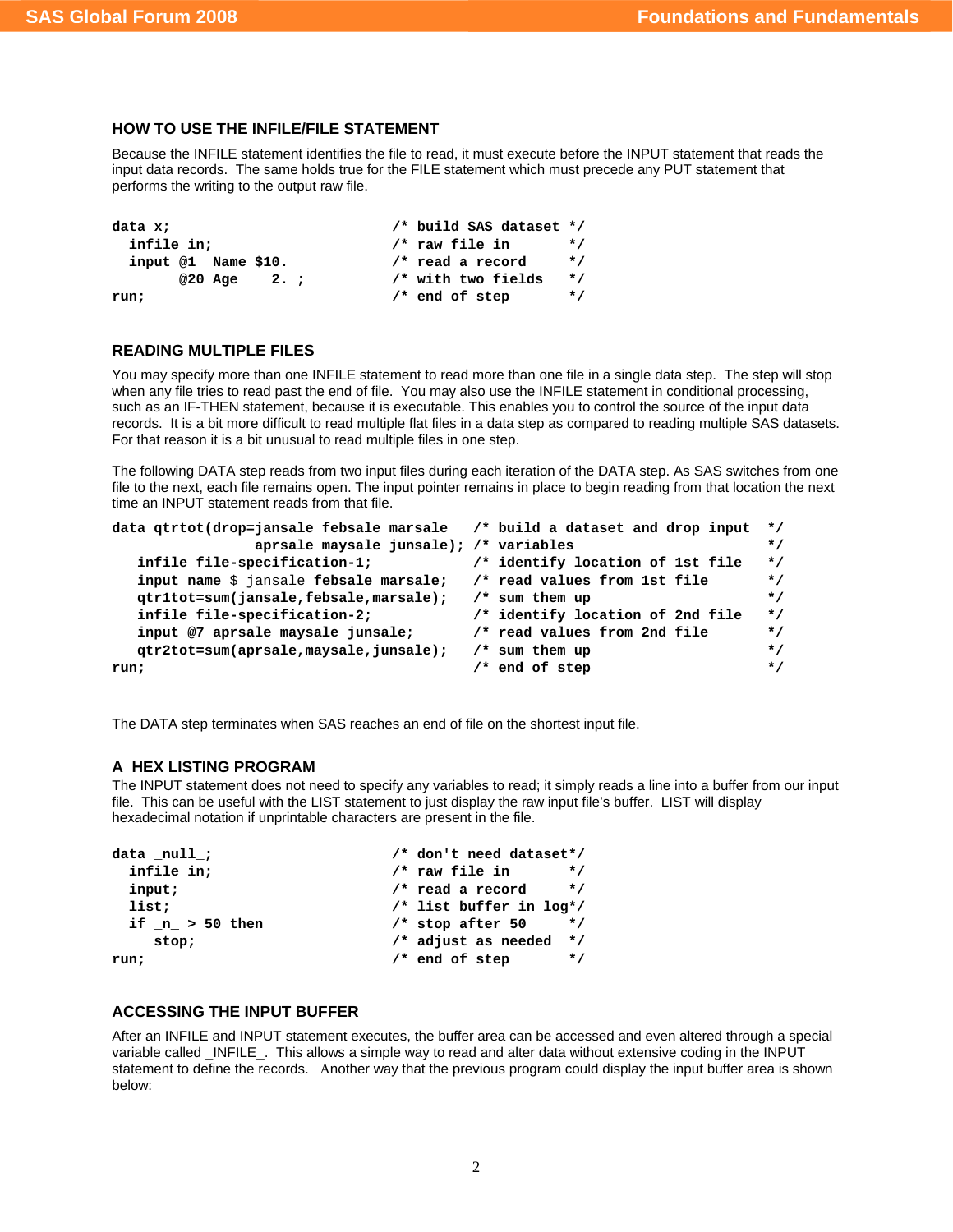```
data _null_; \frac{1}{1} /* don't need dataset*/
 infile in; \begin{array}{ccc} \text{infile in} & & \text{#} \\ \text{input:} & & \end{array}input; \sqrt{\phantom{a}} read a record
  put _infile_; /* put buffer in log*/ 
  if _n_ > 50 then /* stop after 50 */ 
     stop; /* adjust as needed */ 
run; /* end of step */
```
Not only can we display the buffer, we can actually alter the values before reading individual fields. Suppose we have the following file that contains angle brackets that we would like to discard.

```
City Number Minutes Charge 
Jackson 415-555-2384 <25> <2.45> 
Jefferson 813-555-2356 <15> <1.62> 
Joliet 913-555-3223 <65> <10.32>
```
In the following code, the first INPUT statement reads and holds the record in the input buffer. The compress function removes the angle brackets (< >) from special field \_INFILE\_. The second INPUT statement parses the value in the buffer and then PUT displays the SAS variables. Note that the FIRSTOBS INFILE option skips the first header record.

```
data null;
    length city number $16. minutes charge 8; 
    infile phonbill firstobs=2; 
    input @; 
   \text{infile} = \text{compress}(\text{infile} , '\>');
    input city number minutes charge; 
    put city= number= minutes= charge=; 
run;
```
Partial SAS log:

```
city=Jackson number=415-555-2384 minutes=25 charge=2.45 
city=Jefferson number=813-555-2356 minutes=15 charge=1.62 
city=Joliet number=913-555-3223 minutes=65 charge=10.32
```
### **ASSIGNING ANOTHER VARIABLE TO THE CURRENT BUFFER**

The  $IRILE =\varphi$  incorded names a character variable that references the contents of the current input buffer for this INFILE statement. This variable like all automatic variables is not written to the SAS dataset. It may be useful to define this type of variable rather than use \_INFILE\_ especially when multiple files are being input. The results from the following program are identical to those of the above.

```
data _null_; 
    length city number $16. minutes charge 8; 
    infile phonbill firstobs=2 _infile_=phonebuff; 
    input @; 
    _infile_ = compress(phonebuff, '<>'); 
    input city number minutes charge; 
    put city= number= minutes= charge=; 
run;
```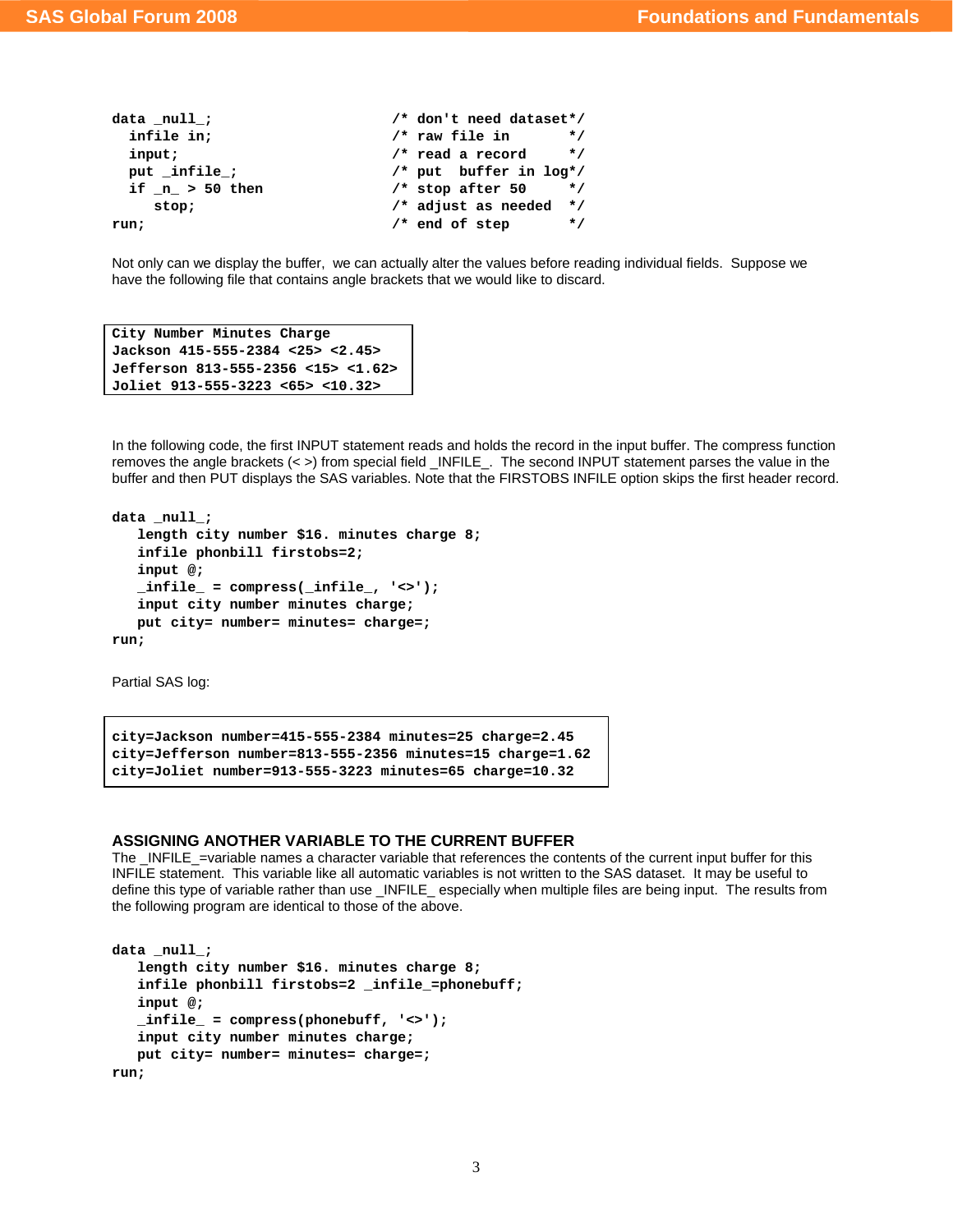## **READING INSTREAM DATA RECORDS WITH INFILE**

You may use the INFILE statement with the DATALINES file specification to process instream data and still utilize other INFILE options. An INPUT statement reads the data records that follow the DATALINES statement. Again, the results from this next program match the earlier ones. Note that if the system option CARDIMAGE is on, the record is assumed to be an 80 byte record padded with blanks. For longer dataline input, OPTIONS NOCARDIMAGE may need to be specified.

```
data null;
    length city number $16. minutes charge 8; 
   infile datalines firstobs=2 infile =phonebuff;
    input @; 
    _infile_ = compress(phonebuff, '<>'); 
    input city number minutes charge; 
    put city= number= minutes= charge=; 
datalines; 
City Number Minutes Charge 
Jackson 415-555-2384 <25> <2.45> 
Jefferson 813-555-2356 <15> <1.62> 
Joliet 913-555-3223 <65> <10.32> 
; 
run;
```
## **READING PAST THE END OF A LINE**

By default, if the INPUT statement tries to read past the end of the current input data record, it then moves the input pointer to column 1 of the next record to read the remaining values. This default behavior is governed by the FLOWOVER option and a message is written to the SAS log. This is useful in reading data that flows over into several lines of input.

Example: Read a file of pet names and 6 readings per animal.

```
data readings; 
  infile datalines; 
  input Name $ R1-R6; 
 datalines; 
Gus 22 44 55 
      33 32 14 
Gaia 24 22 23 
      31 76 31 
; 
proc print data=readings; 
 title 'Readings'; 
 run;
```
Partial SAS log:

**NOTE: SAS went to a new line when INPUT statement reached past the end of a line.** 

SAS Output

| Readings |      |    |                |                |                |                |    |
|----------|------|----|----------------|----------------|----------------|----------------|----|
| Obs      | Name | R1 | R <sub>2</sub> | R <sub>3</sub> | R <sub>4</sub> | R <sub>5</sub> | R6 |
| 1        | Gus  | 22 | 44             | 55             | 33             | 32             | 14 |
| 2        | Gaia | 24 | 22             | 23             | 31             | 76             | 31 |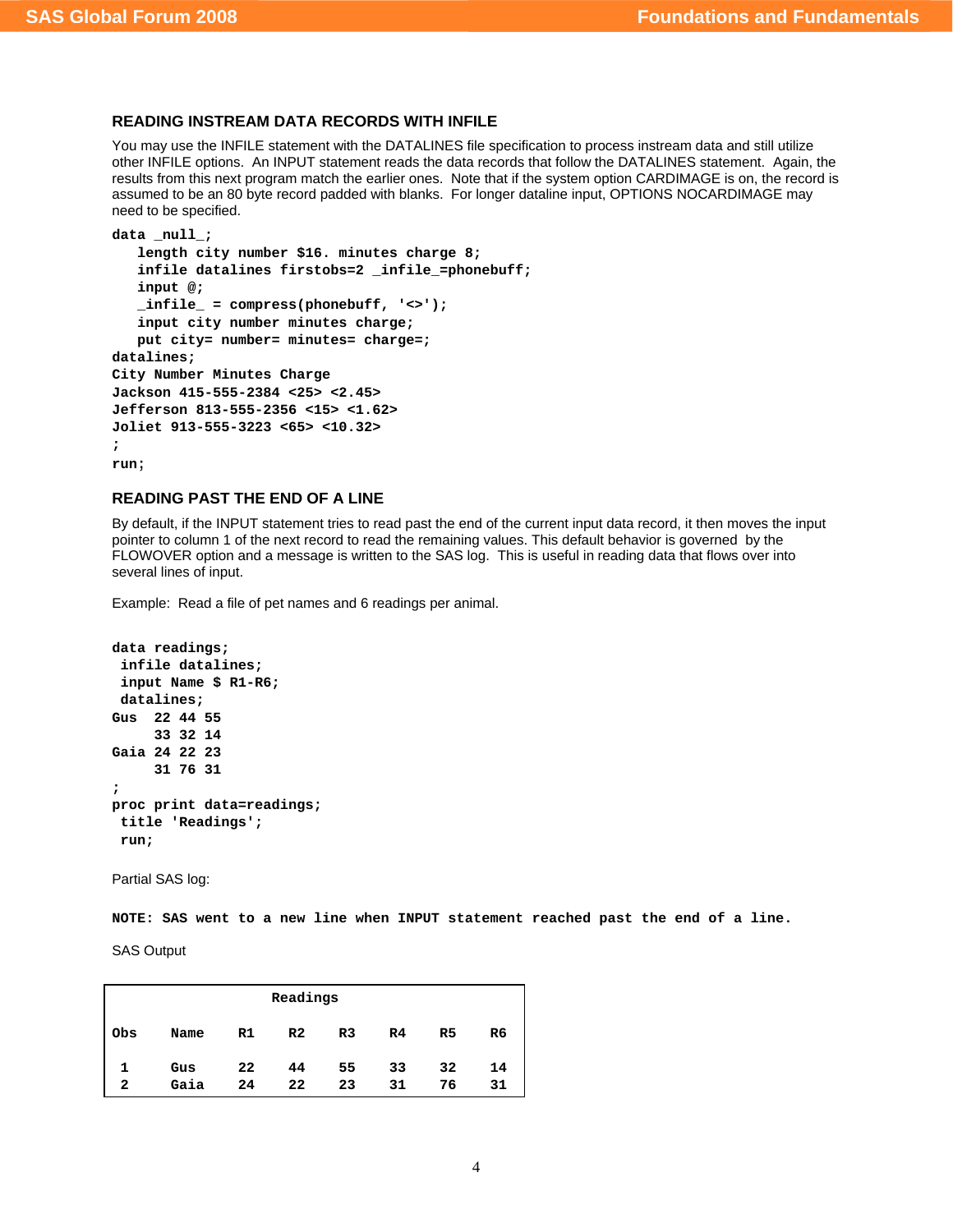## **CONTROLLING SHORT RECORDS WITH FORMATTED INPUT**

With data that doesn't flow over, the FLOWOVER behavior can cause errors. Several options are available to change the INPUT statement behavior when an end of line is reached. The STOPOVER option treats this condition as an error and stops building the data set. The MISSOVER option sets the remaining INPUT statement variables to missing values. The SCANOVER option, used with @'character-string' scans the input record until it finds the specified *character-string*. The FLOWOVER option restores the default behavior.

The TRUNCOVER and MISSOVER options are similar. After passing the end of a record both options set the remaining INPUT statement variables to missing values. The MISSOVER option, however, causes the INPUT statement to set a value to missing if the statement is unable to read an entire field because the field length that is specified in the INPUT statement is too short. The TRUNCOVER option writes whatever characters are read to the last variable so that you know what the input data record contained.

For example, an external file with variable-length records contains these records:

```
----+----1----+----2 
1 
22 
333 
4444 
55555
```
The following DATA step reads this data to create a SAS data set. Only one of the input records is as long as the informatted length of the variable TESTNUM.

```
data numbers;
```

```
 infile 'external-file'; 
 input testnum 5.;
```
**run;** 

This DATA step creates the three observations from the five input records because by default the FLOWOVER option is used to read the input records. This output of course is not correct.

If you use the MISSOVER option in the INFILE statement, then the DATA step creates five observations. However, all the values that were read from records that were too short are set to missing.

The INFILE TRUNCOVER option tells INPUT to read as much as possible and that the value will be chopped off.

```
 infile 'external-file' truncover;
```
The table below shows the results of the three different INFILE options.

| The Value of TESTNUM Using Different INFILE Statement Options |                 |                 |                  |  |
|---------------------------------------------------------------|-----------------|-----------------|------------------|--|
| <b>OBS</b>                                                    | <b>FLOWOVER</b> | <b>MISSOVER</b> | <b>TRUNCOVER</b> |  |
|                                                               | 22              | ٠               |                  |  |
| 2                                                             | 4444            | ٠               | 22               |  |
| 3                                                             | 55555           | ٠               | 333              |  |
| 4                                                             |                 |                 | 4444             |  |
| 5                                                             |                 | 55555           | 55555            |  |

## **ANOTHER SOLUTION**

The INFILE LRECL= and PAD options can be used to specify a record width and if the actual line is shorter to fill (pad) it with blanks. The program below reads the data correctly as all records are assumed to be 5 wide.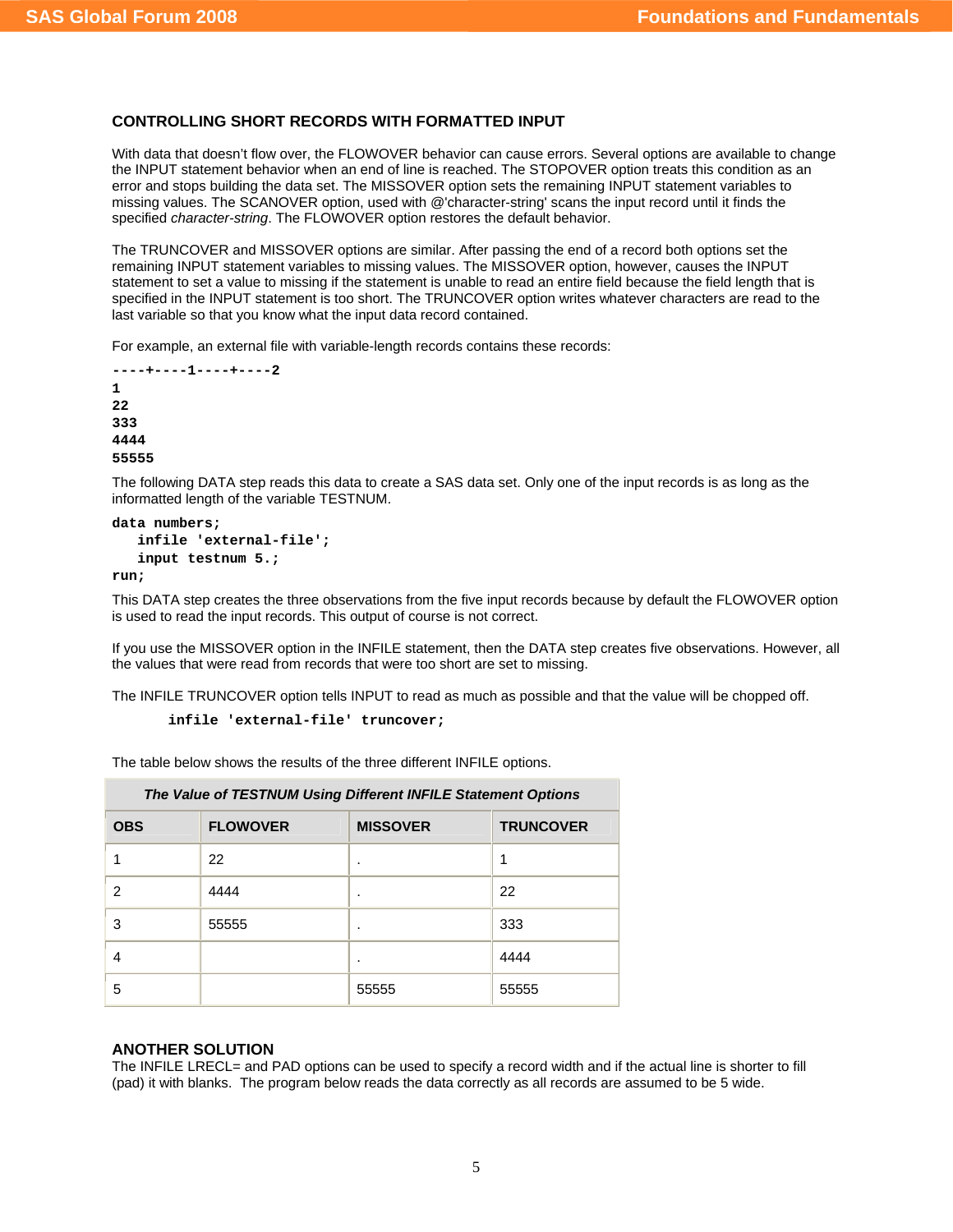```
data numbers; 
    infile 'external-file' lrecl=5 pad; 
    input testnum 5.; 
run; 
proc print data=numbers; 
title 'Numbers'; 
run;
```

| Numbers |  |
|---------|--|
| testnum |  |
| 1       |  |
| 22      |  |
| 333     |  |
| 4444    |  |
| 55555   |  |
|         |  |

### **HANDLING SHORT RECORDS AND MISSING VALUES WITH LIST INPUT**

The example below shows data records that sometimes don't contain all six readings. With FLOWOVER in effect, the data read would be incorrect. The INFILE MISSOVER option instructs input to set to missing any values that are not found by the end of the record.

```
data readings; 
  infile datalines missover; 
  input Name $ R1-R6; 
 datalines; 
Gus 22 44 55 33 
Gaia 24 22 23 31 76 31 
; 
proc print data=readings; 
  title 'Readings'; 
 run;
```

| Readings |      |    |                |                |                |                |                |
|----------|------|----|----------------|----------------|----------------|----------------|----------------|
| Obs      | Name | R1 | R <sub>2</sub> | R <sub>3</sub> | R <sub>4</sub> | R <sub>5</sub> | R <sub>6</sub> |
| 1.       | Gus  | 22 | 44             | 55             | 33             | $\bullet$      | ٠              |
| 2        | Gaia | 24 | 22             | 23             | 31             | 76             | 31             |

You can also use the STOPOVER option in the INFILE statement. This causes the DATA step to halt execution when an INPUT statement does not find enough values in a record.

**infile datalines stopover;** 

## **READING DELIMITED DATA**

By default, the delimiter to read input data records with list input is a blank space. Both the delimiter-sensitive data (DSD) option and the DELIMITER= option affect how list input handles delimiters. The DELIMITER= option specifies that the INPUT statement use a character other than a blank as a delimiter for data values that are read with list input. When the DSD option is in effect, the INPUT statement uses a comma as the default delimiter. If the data contains two consecutive delimiters, the DSD option will treat it as two values whereas DELIMTER treats it as a single unit.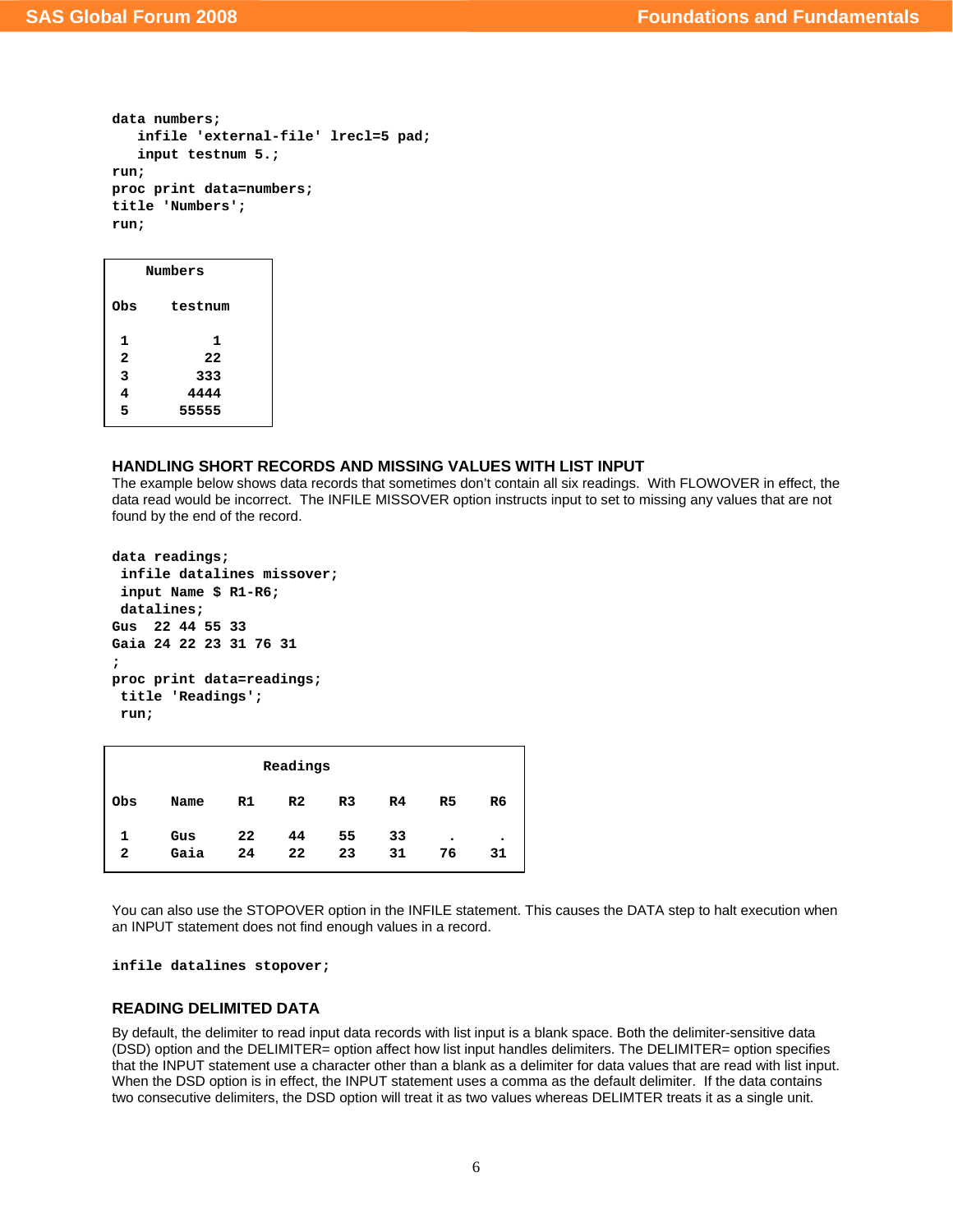In the example below, the data values are separated by the double quote character and commas. DLM can specify those two delimiters and read the data correctly.

```
data address; 
  infile datalines dlm='",'; 
 length city $10; 
 input name $ age city $; 
 datalines; 
"Steve",32,"Monona" 
"Tom",44,"Milwaukee" 
"Kim",25,"Madison" 
; 
proc print data=address; 
  title 'Address'; 
run;
```

|     | Address   |       |     |
|-----|-----------|-------|-----|
| Obs | city      | name  | age |
| 1   | Monona    | Steve | 32  |
| 2   | Milwaukee | Tom   | 44  |
| 3   | Madison   | Kim   | 25  |

In the next example, the two commas would be not be handled correctly with DLM alone. DSD treats consecutive as well as delimiters imbedded insite quotes correctly.

```
data address2; 
  infile datalines dsd; 
  length city $10;
```

```
 input name $ age city $; 
 datalines; 
"Steve",32,"Monona" 
"Tom",44,"Milwaukee" 
"Kim",,"Madison" 
run; 
proc print data=address2; 
title 'Address2'; 
run;
```

| Address2 |                     |              |          |
|----------|---------------------|--------------|----------|
| Obs      | city                | name         | age      |
| 1<br>2   | Monona<br>Milwaukee | Steve<br>Tom | 32<br>44 |
| 3        | Madison             | Kim          | ٠        |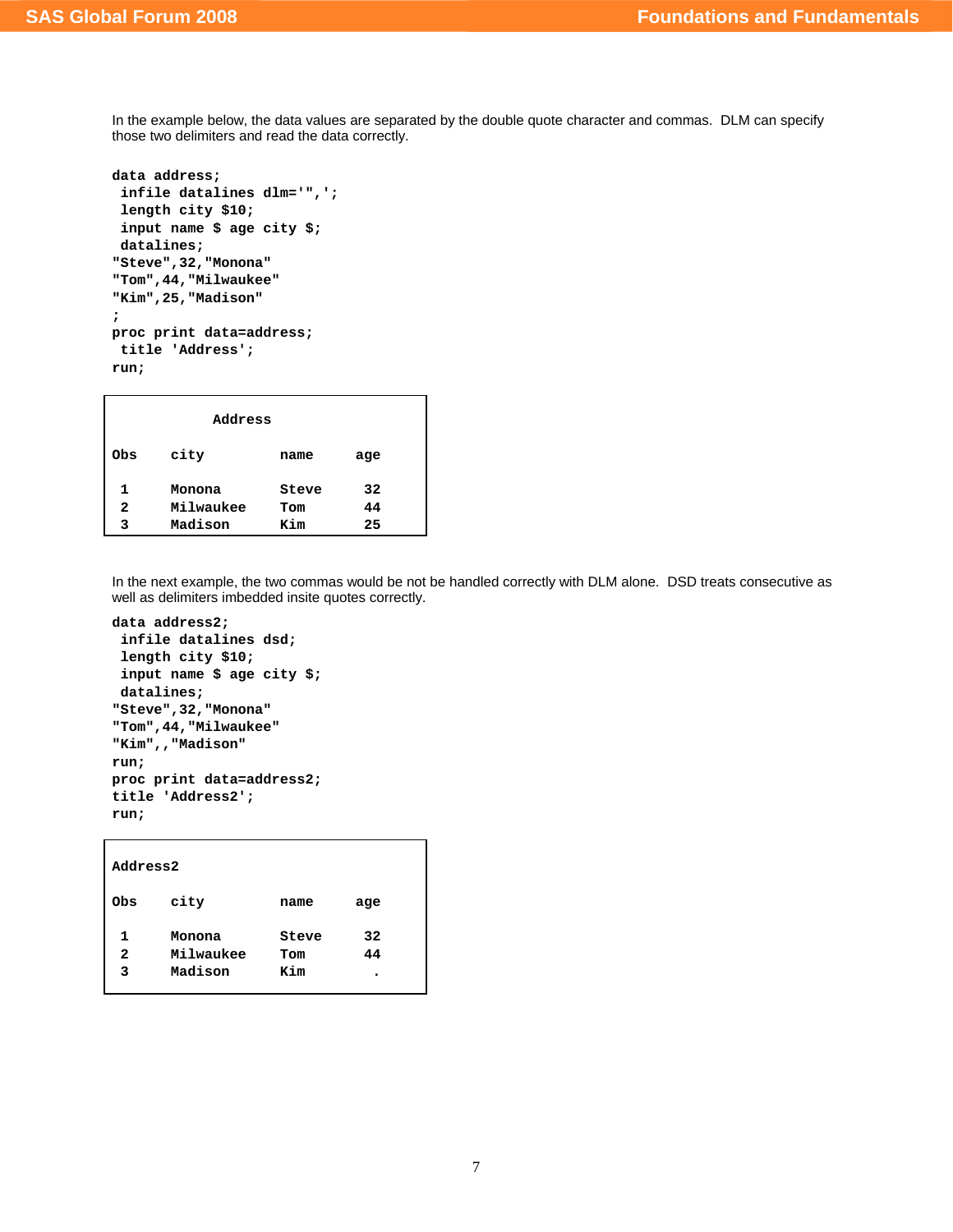## **SCANNING VARIABLE-LENGTH RECORDS FOR A SPECIFIC CHARACTER STRING**

This example shows how to use TRUNCOVER in combination with SCANOVER to pull phone numbers from a phone book. The phone number is always preceded by the word "phone:". Because the phone numbers include international numbers, the maximum length is 32 characters.

```
filename phonebk host-specific-path;
```

```
data _null_; 
   file phonebk; 
   input line $80.; 
   put line; 
   datalines; 
     Jenny's Phone Book 
     Jim Johanson phone: 619-555-9340 
        Jim wants a scarf for the holidays. 
     Jane Jovalley phone: (213) 555-4820 
        Jane started growing cabbage in her garden. 
        Her dog's name is Juniper. 
     J.R. Hauptman phone: (49)12 34-56 78-90 
        J.R. is my brother. 
    ;
```
**run;** 

Use @'phone:' to scan the lines of the file for a phone number and position the file pointer where the phone number begins. Use TRUNCOVER in combination with SCANOVER to skip the lines that do not contain 'phone:' and write only the phone numbers to the log.

```
data _null_; 
    infile phonebk truncover scanover; 
    input @'phone:' phone $32.; 
    put phone=; 
run;
```
Partial SAS Log:

**phone=619-555-9340 phone=(213) 555-4820 phone=(49)12 34-56 78-90** 

## **READING FILES THAT CONTAIN VARIABLE-LENGTH RECORDS**

This example shows how to use LENGTH=, in combination with the \$VARYING. informat, to read a file that contains variable-length records. When a record is read, the variable LINELEN contains the length of the current record. It can be then used to compute the length of the remaining variable and to read the rest of the record into secondvar.

| data a;                                                                     | /* SAS data step<br>$\star$ /            |
|-----------------------------------------------------------------------------|------------------------------------------|
| infile file-specification                                                   | $/*$ input file<br>$\star$ /             |
| length=linelen;                                                             | /* return length from input<br>$\star$ / |
| input firstvar 1-10 @;                                                      | $/*$ read first 10.<br>$\star$ /         |
| varlen=linelen-10:                                                          | /* Calculate VARLEN<br>$\star$ /         |
| input @11 secondvar \$varying500. varlen; /* read up to 500, using varlen*/ |                                          |
| run;                                                                        | /* end of step                           |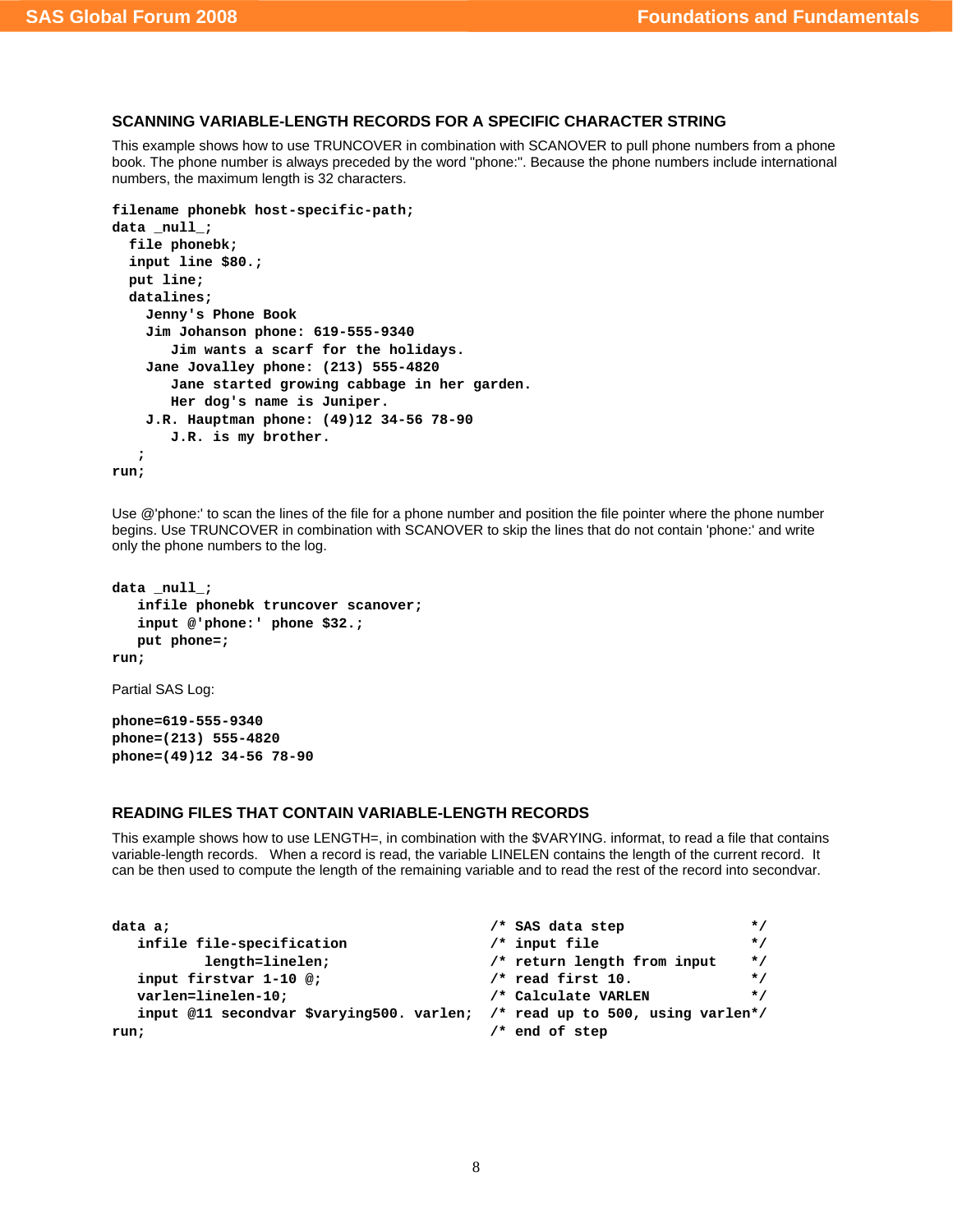# **LISTING THE POINTER LOCATION**

INPUT keeps track of the pointer to the next byte in the buffer to be read. If there are multiple lines read on each pass, N= indicates how many lines are available to the pointer. The LINE= and COL= INFIILE options can pass the current value of the line and column pointers respectively, back to the data step.

| data null;                | /* no dataset needed                     | $\star$ / |
|---------------------------|------------------------------------------|-----------|
| infile datalines n=2      | /* infile, two lines of buffer           | $\star$ / |
| line=Linept col=Columnpt; | /* save line and column pointers         | $\star$ / |
| name \$ 1-15<br>input     | /* read first line of group              | $\star$ / |
| #2 @3 id:                 | /* next line of group                    | $\star$ / |
| put linept= columnpt=;    | $/*$ display where input pointer is $*/$ |           |
| datalines;                | /* instream data                         | $\star$ / |
| J. Brooks                 |                                          |           |
| 40974                     |                                          |           |
| T. R. Ansen               |                                          |           |
| 4032                      |                                          |           |
| ,                         | /* end of data                           | $\star$ / |
| run;                      | $/*$ end of step                         | $\star$ / |

These statements produce the following log lines as the DATA step executes:

```
Linept=2 Columnpt=9 
Linept=2 Columnpt=8
```
## **READING BINARY FILES**

Binary files can be read one record at a time. Since there is no record terminator, we must specify the record length and indicate that each record is fixed length. This can be especially useful to read binary files on a Windows or UNIX system that originated on a Z/OS mainframe. The INFILE options along with appropriate Z/OS informats will read the record correctly.

For example: read a binary file of lrecl=33 that was built on a Z/OS machine.

```
data x; \overline{\hspace{1cm}} /* build a sas data set \overline{\hspace{1cm}} */
 infile testing lrecl=33 recfm=f; /* fixed record, 33 bytes at a time */ 
  input @1 id s370fpd5. /* packed decimal field */ 
      @6 st $ebcdic2. /* s370 ebcdic */ 
     @8 ecode $ebcdic5.
      @13 qty1 s370fzd5. /* s370 numeric */ 
      @18 qty2 s370fpd4.4 /* s370 pd */ 
      @22 desc $ebcdic10. /* s370 ebcdic */ 
      @32 node s370fpd1. /* s370 pd */ 
      @33 bunc s370fpd1. ; /* 3370 pd */ 
run; \qquad \qquad \qquad /* end of step \qquad \qquad \qquad */
```
# **DYNAMICALLY SPECIFYING INPUT FILE NAMES**

The INFILE FILEVAR= option specifies a variable that contains the complete name of the file to be read. Each time the variables value changes INFILE will point to the new file for subsequent INPUT. This technique allows a way to read many different files including all the members in a library or directory, or just to dynamically choose the files to read. Note that even though a file specification is required by the INFILE statement, it is not actually used as the file name is specified in the FILEVAR= variable. The FILENAME= variable will be set by SAS when the file changes and can be interrogated or displayed as desired.

This DATA step uses FILEVAR= to read from a different file during each iteration of the DATA step: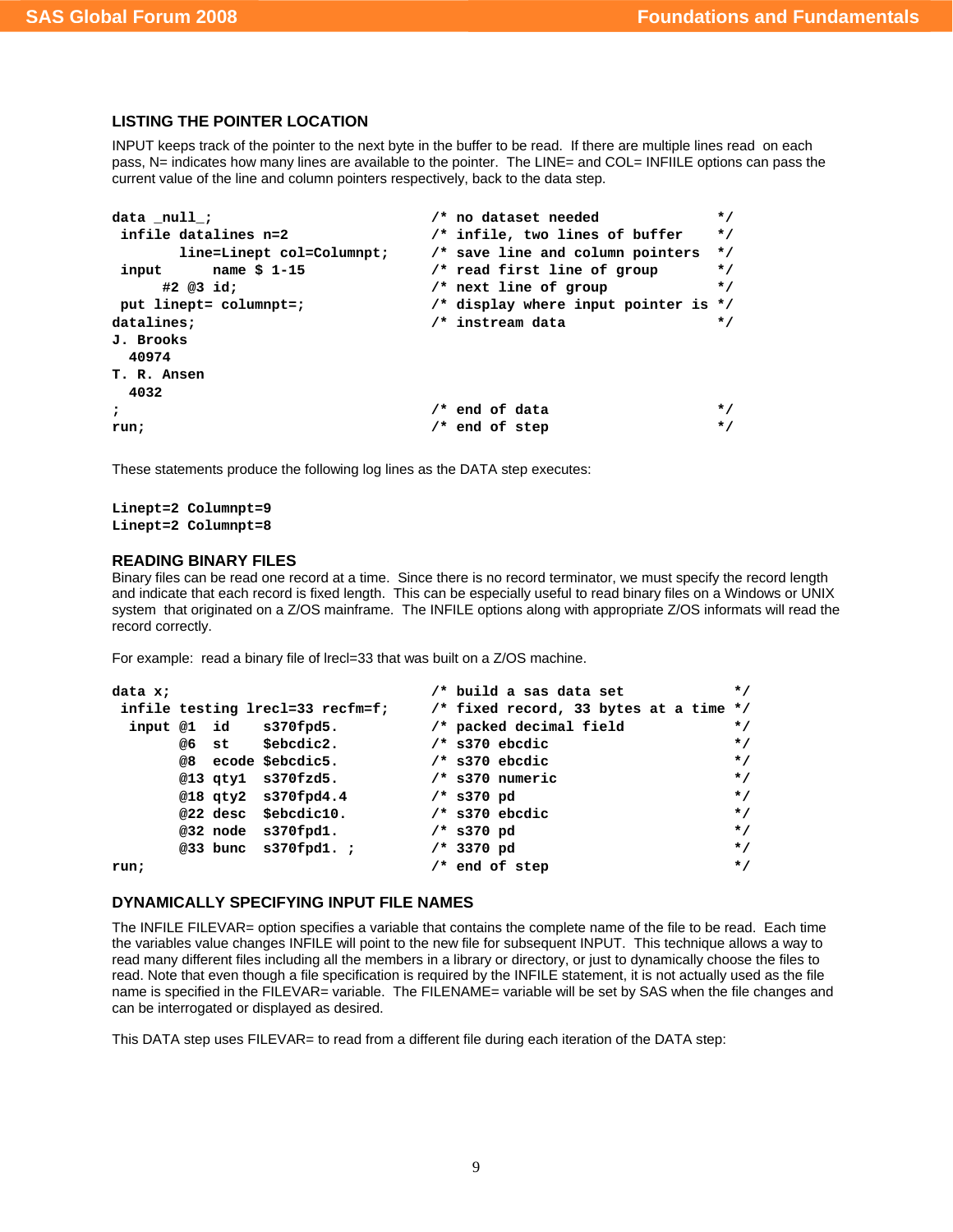```
data allsales; 
 length fileloc myinfile $ 300; /* define vars for dsn */ 
 input fileloc $ ; /* read instream data */ 
 infile indummy filevar=fileloc /* open file named in fileloc*/ 
            filename=myinfile /* give filename reading */ 
            end=done; /* true when reading last rec*/ 
 do while(not done); /* do until no more recs */ 
   input name $ jansale /* read variables */ 
      febsale marsale; \frac{1}{2} /* more \frac{1}{2} /* more
   output; /* output to allsales */ 
 end; /* next rec this file */ 
 put 'Finished reading ' myinfile=; /* display msg for fun */ 
 datalines; 
c:\temp\file1.dat 
c:\temp\file2.dat 
c:\temp\file3.dat 
; /* end of data */ 
run; \frac{1}{2} /* end of data step */
```

```
Partial SAS log:
```

```
NOTE: The infile INDUMMY is: 
       File Name=c:\temp\file1.dat, 
       RECFM=V,LRECL=256
```
**Finished reading myinfile=c:\temp\file1.dat** 

```
NOTE: The infile INDUMMY is: 
       File Name=c:\temp\file2.dat, 
       RECFM=V,LRECL=256
```
**Finished reading myinfile=c:\temp\file2.dat** 

```
NOTE: The infile INDUMMY is: 
       File Name=c:\temp\file3.dat, 
       RECFM=V,LRECL=256
```
**Finished reading myinfile=c:\temp\file3.dat** 

```
NOTE: 1 record was read from the infile INDUMMY. 
       The minimum record length was 11. 
       The maximum record length was 11. 
NOTE: 1 record was read from the infile INDUMMY.
```

```
 The minimum record length was 11. 
       The maximum record length was 11. 
NOTE: 1 record was read from the infile INDUMMY.
```

```
 The minimum record length was 11.
```
- **The maximum record length was 11.**
- **NOTE: The data set WORK.ALLSALES has 3 observations and 4 variables.**

## **ACCESSING FILE NAMES WITH 'WILD CARDS'**

INFILE file specification can be a "wild card" appropriate for your operating system. INFILE will point to all matching files and read all records from each of them. The EOV= option names a variable that SAS sets to 1 when the first record in a file in a series of concatenated files is read. The variable is set only after SAS encounters the next file, so it is never true for the first file. The END= options sets the corresponding variable to true on the last record of all. Again the FILENAME= variable can be used to determine the file being read. Note that if the directory being read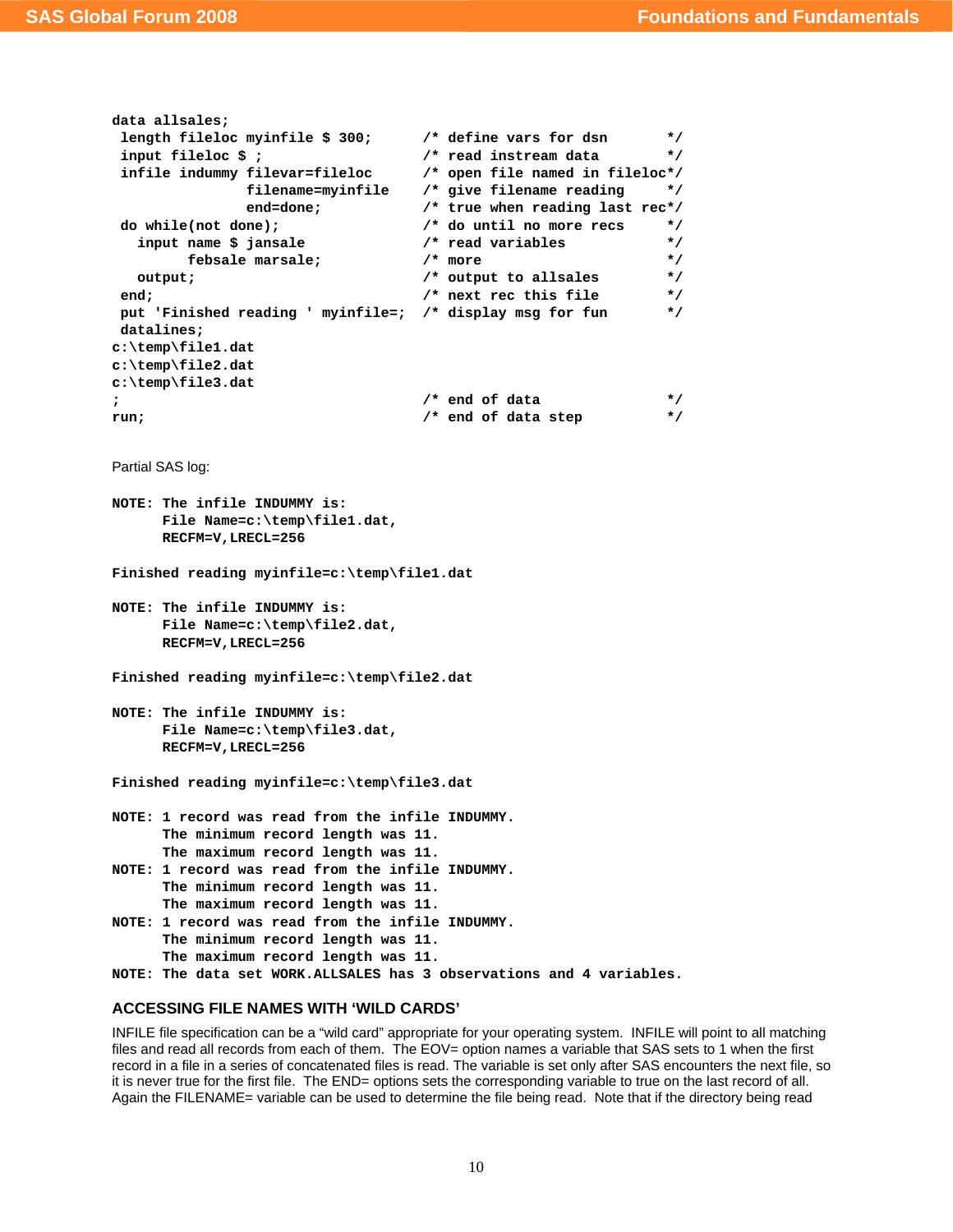contains subdirectories, the job will fail with a message about not having enough authority to read. If this happens, another technique would be needed to read the files.

```
data allsales; 
  length myinfile $ 300; /* define vars for dsn */ 
  infile 'c:\temp\file*.dat' /* open all matching files */ 
         filename=myinfile /* give filename reading */ 
         eov=first_this_file /* true 1st rec of each file */ 
                                  /* except first file */ 
         end=done; /* true when reading last rec*/ 
  input name $ jansale /* read variables */ 
       febsale marsale; /* more */ 
 savefile=myinfile; <br>if n =1 or <br>/* first rec first file */
  if _n_ =1 or /* first rec first file */ 
   first_this_file then /* or first rec all others */ 
   put 'Start reading ' myinfile=; /* display msg for fun */ 
 run; 
NOTE: The infile 'c:\temp\file*.dat' is: 
      File Name=c:\temp\file1.dat, 
      File List=c:\temp\file*.dat,RECFM=V,LRECL=256 
NOTE: The infile 'c:\temp\file*.dat' is: 
      File Name=c:\temp\file2.dat, 
      File List=c:\temp\file*.dat,RECFM=V,LRECL=256 
NOTE: The infile 'c:\temp\file*.dat' is: 
      File Name=c:\temp\file3.dat, 
      File List=c:\temp\file*.dat,RECFM=V,LRECL=256 
Start reading myinfile=c:\temp\file1.dat 
Start reading myinfile=c:\temp\file2.dat 
Start reading myinfile=c:\temp\file3.dat 
NOTE: 1 record was read from the infile 'c:\temp\file*.dat'. 
      The minimum record length was 11. 
      The maximum record length was 11. 
NOTE: 1 record was read from the infile 'c:\temp\file*.dat'. 
      The minimum record length was 11. 
      The maximum record length was 11. 
NOTE: 1 record was read from the infile 'c:\temp\file*.dat'. 
      The minimum record length was 11. 
      The maximum record length was 11. 
NOTE: The data set WORK.ALLSALES has 3 observations and 5 variables.
```
#### **SPECIFYING AN ENCODING WHEN READING AN EXTERNAL FILE**

If files being read don't use the normal encoding schemes of ASCII or EBCDIC, a different encoding scheme can be specified. This example creates a SAS data set from an external file. The external file's encoding is in UTF-8, and the current SAS session encoding is Wlatin1. By default, SAS assumes that the external file is in the same encoding as the session encoding, which causes the character data to be written to the new SAS data set incorrectly.

```
libname myfiles 'SAS-data-library'; 
filename extfile 'external-file'; 
data myfiles.unicode; 
    infile extfile encoding="utf-8"; 
    input Make $ Model $ Year; 
run;
```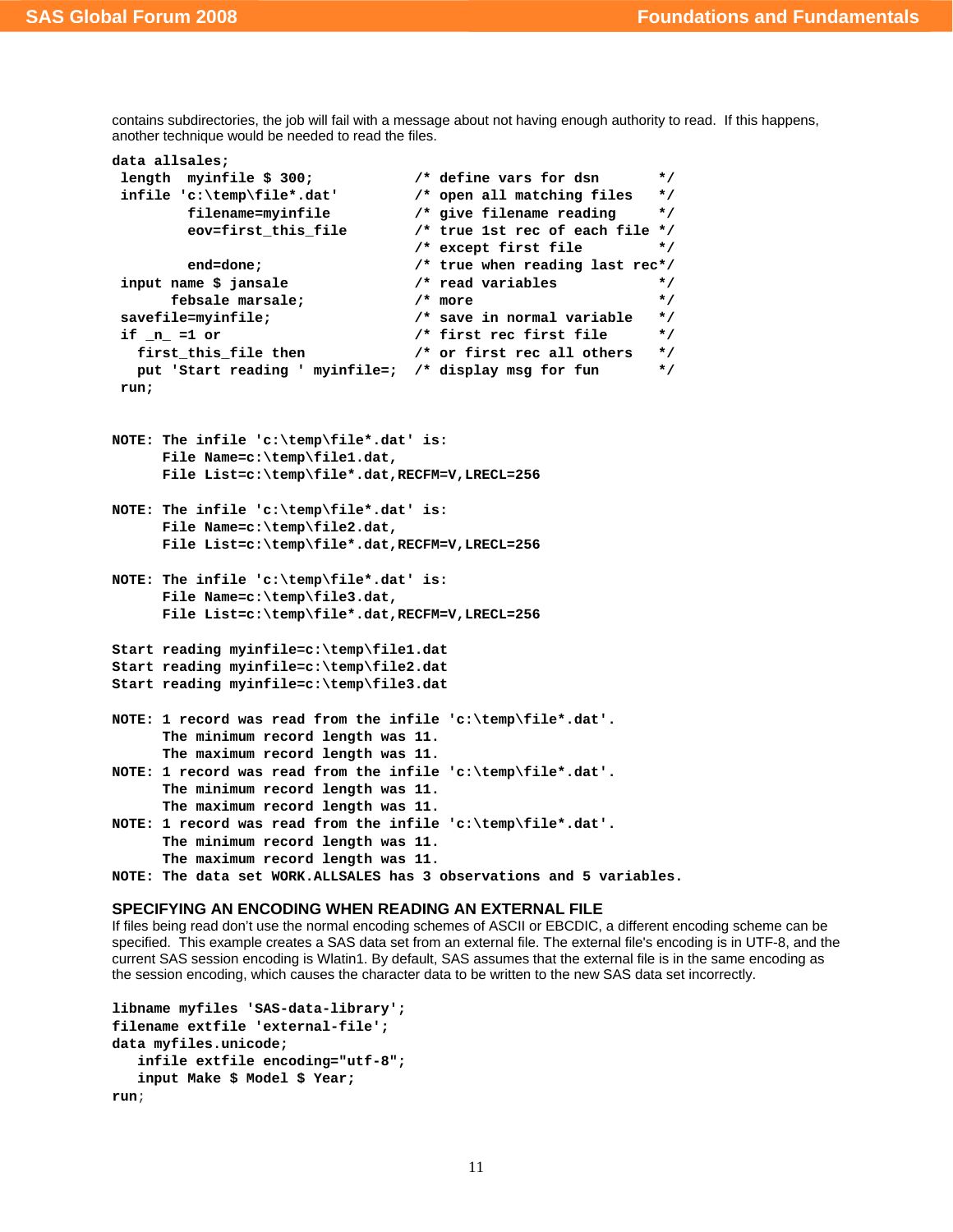## **PLATFORM CONSIDERATIONS**

Each of the platforms where SAS runs provides numerous INFILE options to process special features of the operating system. This is usually related to features of the file system but does include some other features as well.

One very useful application is reading files originally built on UNIX on a Windows platform and vice versa. The normal line end for Windows text files is a Carriage Return character and a Line Feed character. The Unix record terminator is only the Carriage Return character This is of course very confusing especially since the control characters are unprintable, but unless the terminator characters are known and coded for, the data may be read incorrectly.

In the example below, a Unix program is reading a file originally built under Windows. The TERMSTR=CRLF INFILE option tells the program to return records when both a carriage return and a line feed character are found. Without this option, the carriage return character would be read as the last character in the record.

| data filefromwin:                     |           | $/*$ build a SAS ds             | $\star$ / |
|---------------------------------------|-----------|---------------------------------|-----------|
| infile '/some unix.txt' termstr=crlf; |           | /* text file ended with CRLF */ |           |
| input Name \$ Age Rate;               |           | $/*$ input as normal            | $\star$ / |
| run;                                  | $/$ * run |                                 | $\star$ / |

The opposite case is a Windows program reading a text file built on a Unix system. Since Unix only uses the linefeed character as a record terminator, we need to communicate this to INFILE.

| data filefrounix;                  | $/*$ build a SAS ds        | $\star$ / |
|------------------------------------|----------------------------|-----------|
| infile '\some win.txt' termstr=lf; | /* text file ended with LF | $\star$ / |
| input Name \$ Age Rate;            | $/*$ input as normal       | $\star$ / |
| run;                               | $/$ * run                  | $\star$ / |

## **ADDITIONAL WINDOWS AND UNIX OPTIONS**

Additional INFILE options are available for encoding and other file handling. The various values for RECFM= allow for reading many types of files including Z/OS variable blocked files and much more. Please refer to the operating system documentation for INFILE for more details.

### **Z/OS OPTIONS**

There are extensive INFILE options that apply to features found in Z/OS. Special options are also available for accessing ISAM, VSAM, IMS and other special Z/OS files. In addition there are options to access system control blocks.

The JFCB (job file control block) is a system block of 176 bytes allocated for every dd statement in a Z/OS job. The jfcb contains information such as datasetname, device type, catalog status, SYSIN or SYSOUT status, label processing options, and create date. The following are possible uses for the JFCB:

- accessing dataset name from JCL for titles
- determining whether the program is reading a live VSAM file, a sequential backup disk file, or a tape file,
- determining the file creation date.

Since this is a system control block, layout documentation is needed and the program may need to do bit testing.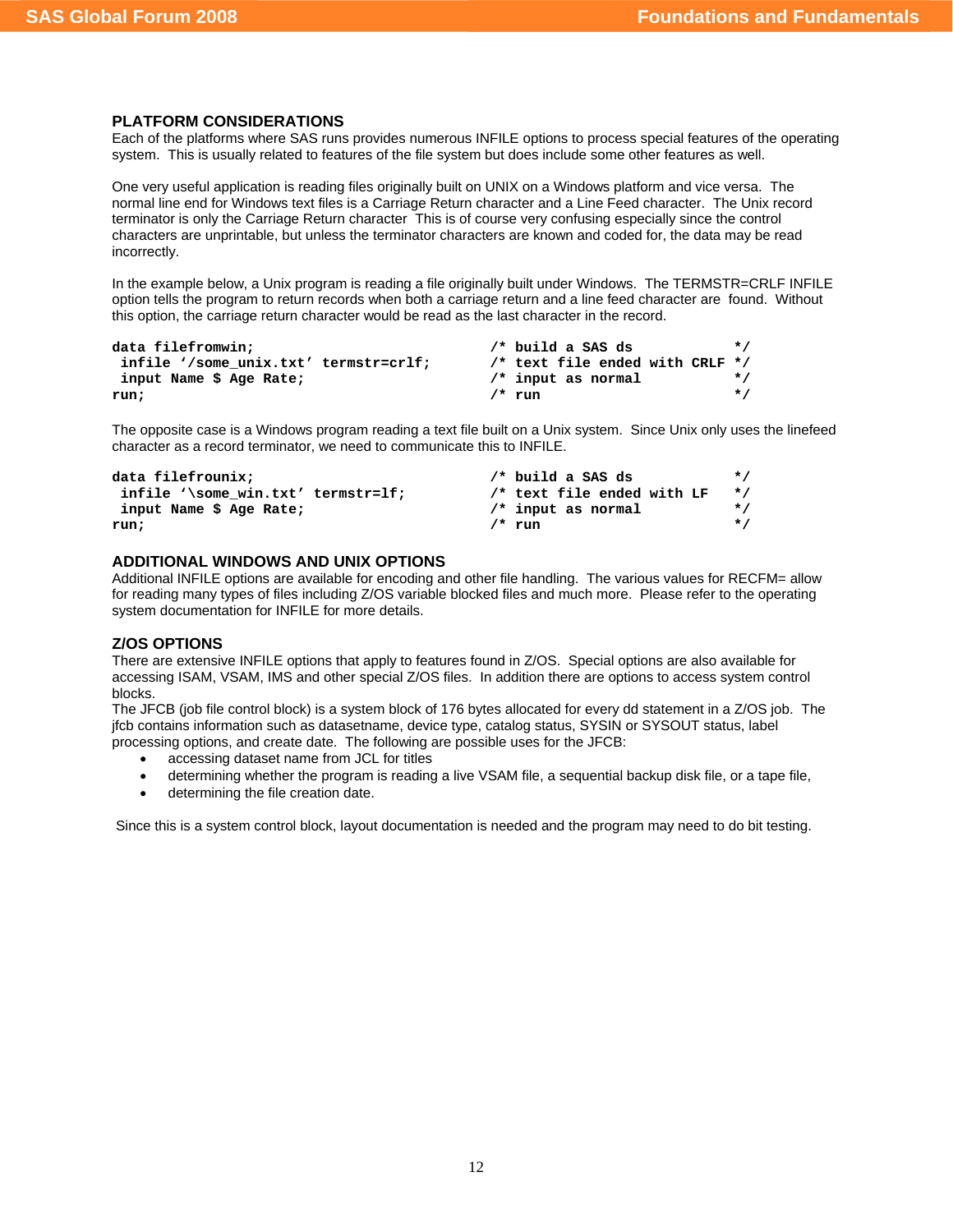The following example uses the JFCB to determine the DSNAME and DSORG.

```
data _null_;<br>infile in jfcb=jfcbin; <br>/* ask for jfcb */
 infile in jfcb=jfcbin;
  length titldsn $ 44; /* set lengths as */ 
  length dsorg1 $1.; <br>if n = 1 then <br>if n = 1 then <br>/* first time in ? */
 if _n = 1 then \frac{1}{x} in \frac{1}{x} then \frac{1}{x} is time in ? */<br>
do: \frac{1}{x} is a do block */
 do; /* yes, do block */<br>
titldsn=substr(ifcbin.1.44): /* extract dsname */
    titldsn=substr(jfcbin,1,44); /* extract dsname */ 
   dsorg1=substr(jfcbin,99,1); /* and dsorg byte 1<br>if dsorg1='.1......'b then /* bit test as neede
                                  \frac{1}{10} bit test as needed */
         dsorgout='PS'; /* must be sequential */ 
   end; /* end of block */ 
  input etc. ; /* rest of program */ 
 . . . 
  retain titldsn dsorgout; /* retain */ 
run; \frac{1}{4} /* end of step
```
Another system file called a VTOC (volume table of contents) is a file on each Z/OS disk pack containing information about the files on that disk. Data set characteristics and other system information can be gathered from the VTOC. Special VTOC options are available on the INFILE statement to read VTOCS. The MAPDISK program shown below from the SAS sample library reads VTOCs.

```
/********* mapdisk *****************************************************/ 
/* this program reads the dscbs in a vtoc and produces a listing */ 
/* of all data sets with their attributes and allocation data. the */ 
/* volume to be mapped must be described by a disk dd stmt.: */ 
/* //disk dd disp=shr,unit=sysda,vol=ser=xxxxxx */ 
/***********************************************************************/ 
data free(keep=loc cyl track total f5dscb) 
     dsn (keep=dsname created expires lastref lastmod 
           count extents dsorg recfm1recfm4 aloc blksize 
           lrecl secaloc tt r tracks volume) 
     fmt1(keep=dsname created expires lastref lastmod 
           count extents dsorg recfm1recfm4 aloc blksize 
           lrecl secaloc tt r tracks volume cchhr) 
      fmt2(keep=cchhr tocchhr) 
     fmt3(keep=cchhr alloc3); length default=4; 
  retain trkcyl 0; /* error if no format 4 encountered */ 
  length volume volser1 $ 6 cchhr cchhr1 $ 5 ; 
  format cchhr cchhr1 $hex10. dscbtype $hex2. ; 
********read dscb and determine which format*******; 
   infile disk vtoc cvaf cchhr=cchhr1 volume=volser1 
           column=col ; 
  input @45 dscbtype $char1. @; volume=volser1; 
  cchhr=cchhr1; 
  if dscbtype='00'x then do; null+1; 
        if null>200 then stop; 
        return; end; null=0; 
       if dscbtype= '1' then goto format1; 
       if dscbtype= '2' then goto format2; 
       if dscbtype= '3' then goto format3; 
       if dscbtype= '5' then goto format5; 
       if dscbtype= '4' then goto format4; 
       if dscbtype= '6' then return; 
       _error_=1;return; 
format1: ****regular dscb type****; 
   input @1 dsname $char44. 
     . . .
```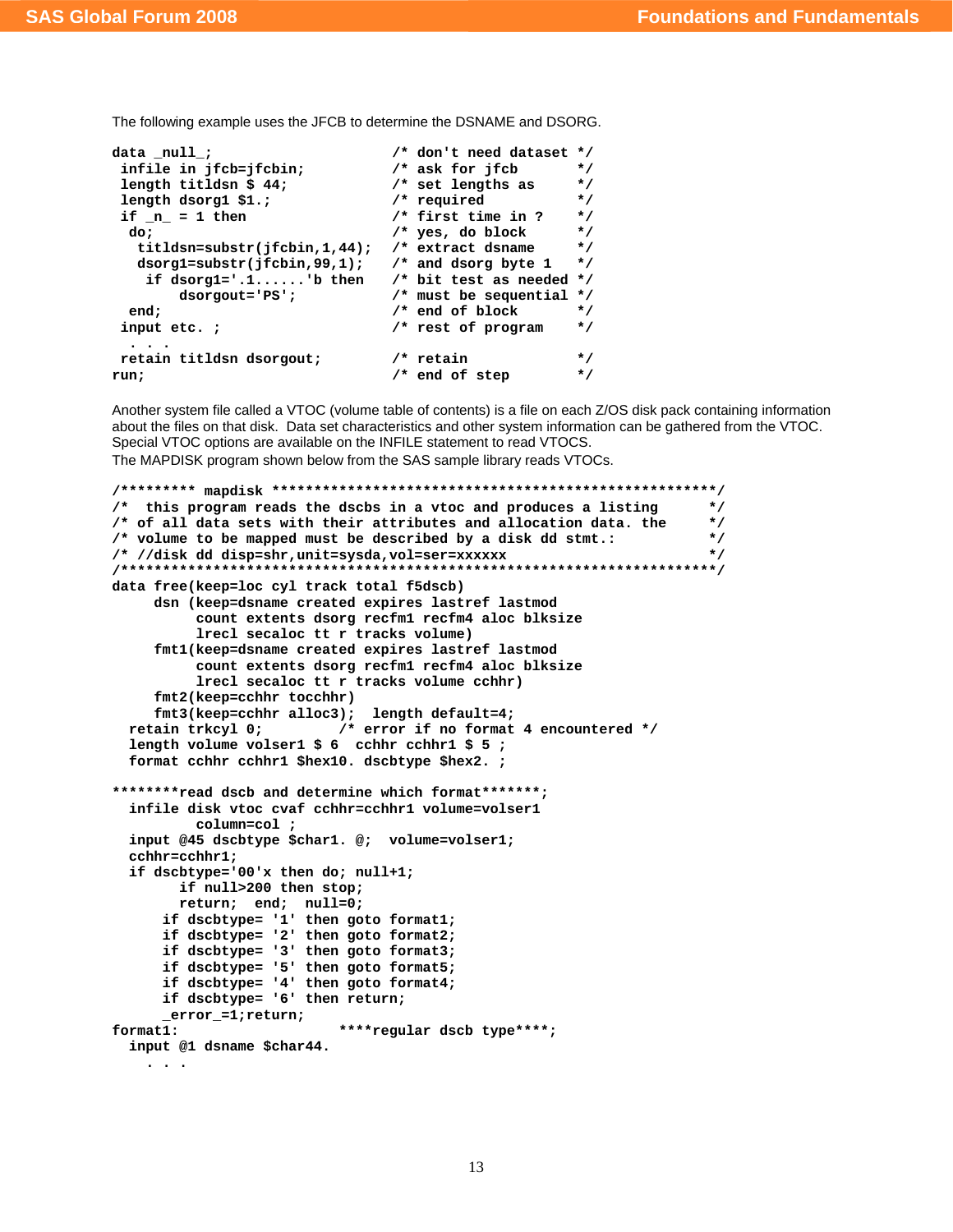# **THE POWER OF THE SAS FILENAME STATEMENT**

Even though the INFILE and FILE statements have tremendous power, even more capabilities are available by utilizing the SAS FILENAME statement. The primary purpose of filename is to assign a nickname (fileref) to a single file. FILENAME can also assign the fileref to a directory or library in which case INFILE can read members by using parentheses in the dataset name. The SAS documentation refers to directories or partitioned data sets as "aggregate" storage areas. There are also default extensions assumed if the member name is not quoted. The following example reads a file which is a member of a Windows directory.

| filename mytemp 'c:\temp';  | /* assign a fileref to directory*/ |           |
|-----------------------------|------------------------------------|-----------|
| data allsales;              | $/*$ build a SAS ds                | $\star$ / |
| infile mytemp("file1.dat"); | /* open all matching files         | $\star$ / |
| input name \$ jansale       | $/*$ read variables                | $\star$ / |
| febsale marsale:            | $/*$ more                          | $\star$ / |
| run;                        | $/*$ end of step                   | $\star$ / |

Assigning a filref to a directory can also allow data step functions to open the directory and interrogate it to find number of members, member names and more. The following program uses the DOPEN function to open the directory, the DNUM function to determine the number of members, DREAD to return the file name of each member, and the PATHNAME function to return the path of the directory. Those items along with the FILEVAR= and FILENAME= INFILE options can be used to read all the members in a directory in a different way than we saw earlier.

```
%let mfileref=temp; 
filename &mfileref 'c:\temp'; 
/*******************************************************************************/ 
/* Loop thru all entries in directory and read each file found. */ 
/* *****************************************************************************/ 
data x; 
   did=dopen("&mfileref"); /* try to open directory */ 
   if did = 0 then /* if error opening file */ 
      putlog "ERROR: Directory not found for mfilenames &mfileref"; 
  else else o else o else o else o else o else o else o else
      do;    do    <i>do    do    t    /* do block    */    /* do block    */
          memberCount = dnum( did ); /* get number of members */ 
             do j = 1 to memberCount; /* for each member in */ 
               fileName = thread(id, j); do; /* do this */ 
                    pathname=pathname("&mfileref"); /* for this program. */ 
                    flow=filename; /* grab flow, path_flow */ 
                    path_flow=trim(pathname)!!'\'!!filename; 
                    infile dummyf filevar=path_flow /* point to file file */ 
                                                            /* give filename reading */
                                     end=eof lrecl=80 pad;/* mark end of file, lrecl */ 
                   do until(eof);<br>
input name $ jansale <br>
/* read variables */
                        input name $ jansale /* read variables */ 
                               febsale marsale; /* more */ 
                               savefile=myinfile; /* save in normal variable */ 
                                                              ; /* end of input */ 
                      output; \sqrt{\frac{1}{\pi}} output to file \sqrt{\frac{1}{\pi}}end; \begin{array}{ccc} \n \text{end} & \text{end} & \text{read all } \text{pgm lines} & \star \text{/} \\
 \text{l}; & \text{end if index >0} & \star \text{/} \\
 \end{array}end; \begin{array}{ccc}\n & \text{end}; \\
 \hline\n t;\n \end{array}end; \frac{1}{2} end \frac{1}{2} end \frac{1}{2} end \frac{1}{2} end;
             did = close(did); /* close program directory */ 
      end; the same of the same of the same of the same of the same of the same of the same of the same of the same of the same of the same of the same of the same of the same of the same of the same of the same of the same of
  stop;<br>
m:<br>
n:<br>
\begin{array}{ccc}\n & & \text{if } \\
 & & \text{if } \\
 & & \text{if } \\
 & & \text{if } \\
 & & \text{if } \\
 & & \text{if } \\
 & & \text{if } \\
 & & \text{if } \\
 & & \text{if } \\
 & & \text{if } \\
 & & \text{if } \\
 & & \text{if } \\
 & & \text{if } \\
 & & \text{if } \\
 & & \text{if } \\
 & & \text{if } \\
 & & \text{if } \\
 & & \text{if } \\
 & & \text{if } \\
 & & \text{if } \\
 & & \text{if } \\
 & & \text{if } \\
 & & \text{if } \\
 & & \text{if } \\
 & & \text{ifrun; \frac{1}{2} /* end of step \frac{1}{2}Partial SAS Log: 
NOTE: The infile DUMMYF is: 
        File Name=c:\temp\file1.dat, 
        RECFM=V,LRECL=80 
NOTE: The infile DUMMYF is:
```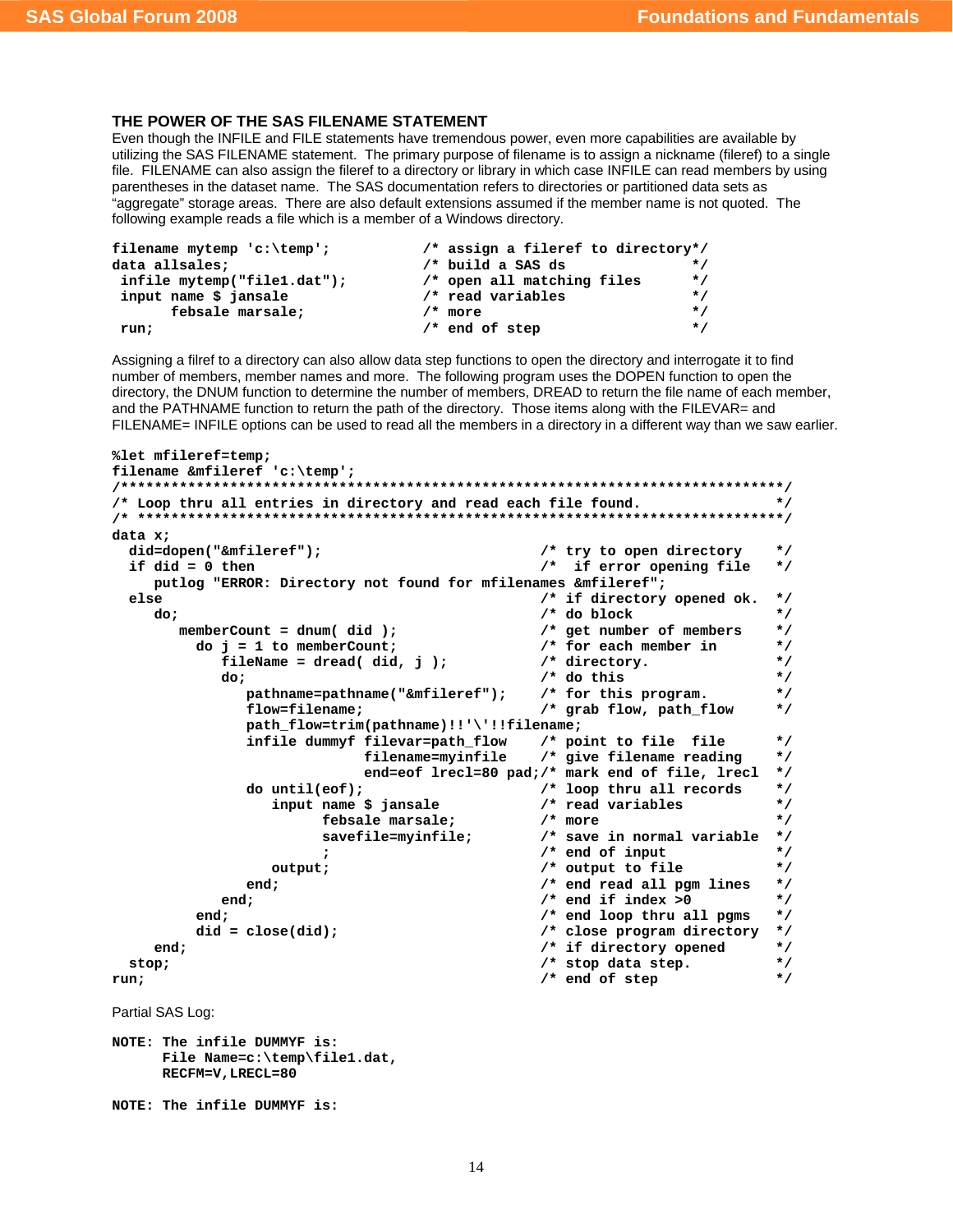```
 File Name=c:\temp\file2.dat, 
       RECFM=V,LRECL=80 
NOTE: The infile DUMMYF is: 
       File Name=c:\temp\file3.dat, 
       RECFM=V,LRECL=80 
NOTE: 1 record was read from the infile DUMMYF. 
       The minimum record length was 11. 
       The maximum record length was 11. 
NOTE: 1 record was read from the infile DUMMYF. 
       The minimum record length was 11. 
       The maximum record length was 11. 
NOTE: 1 record was read from the infile DUMMYF. 
       The minimum record length was 11. 
       The maximum record length was 11. 
NOTE: The data set WORK.X has 3 observations and 11 variables.
```
## **READING FROM AN FTP SITE**

Not only can FILENAME point to files on your current machine, but using the FTP options our programs can read and write data to any authorized FTP server. No extra products besides base SAS and FTP are required. Programs can be very flexible by reading the data from other computers, but keep in mind that there will be transfer time to move the data from the other machine.

This example reads a file called sales in the directory /u/kudzu/mydata from the remote UNIX host hp720:

```
filename myfile ftp 'sales' cd='/u/kudzu/mydata' 
          user='guest' host='hp720.hp.sas.com' 
          recfm=v prompt; 
data mydata / view=mydata; /* Create a view */ 
    infile myfile; 
    input x $10. y 4.; 
run;i 
proc print data=mydata; /* Print the data */ 
run;
```
#### **READING FROM A URL**

FILENAME can also point to a web page that contains data that we might be interested in. This effectively opens our program to millions of online files.

This example reads the first 15 records from a URL file and writes them to the SAS log with a PUT statement:

```
filename mydata url 
     'http://support.sas.com/techsup/service_intro.html'; 
data null;
    infile mydata length=len; 
    input record $varying200. len; 
    put record $varying200. len; 
    if _n_=15 then stop;
```
**run;** 

## **FILE STATEMENT OVERVIEW**

The FILE statement in most respects is the opposite of the INFILE statement. Its function is to define an output raw file. Many of the options are the same for INFILE and FILE processing, except that the direction of data is coming out of the DATA step. Since the FILE statement can also define reports in SAS, however, there are some unique options for that purpose. The SAS FILE statement also can interact with ODS to route reports to different destinations. Since so many INFILE options have already been covered, those options that work the same way for FILE will not be covered again.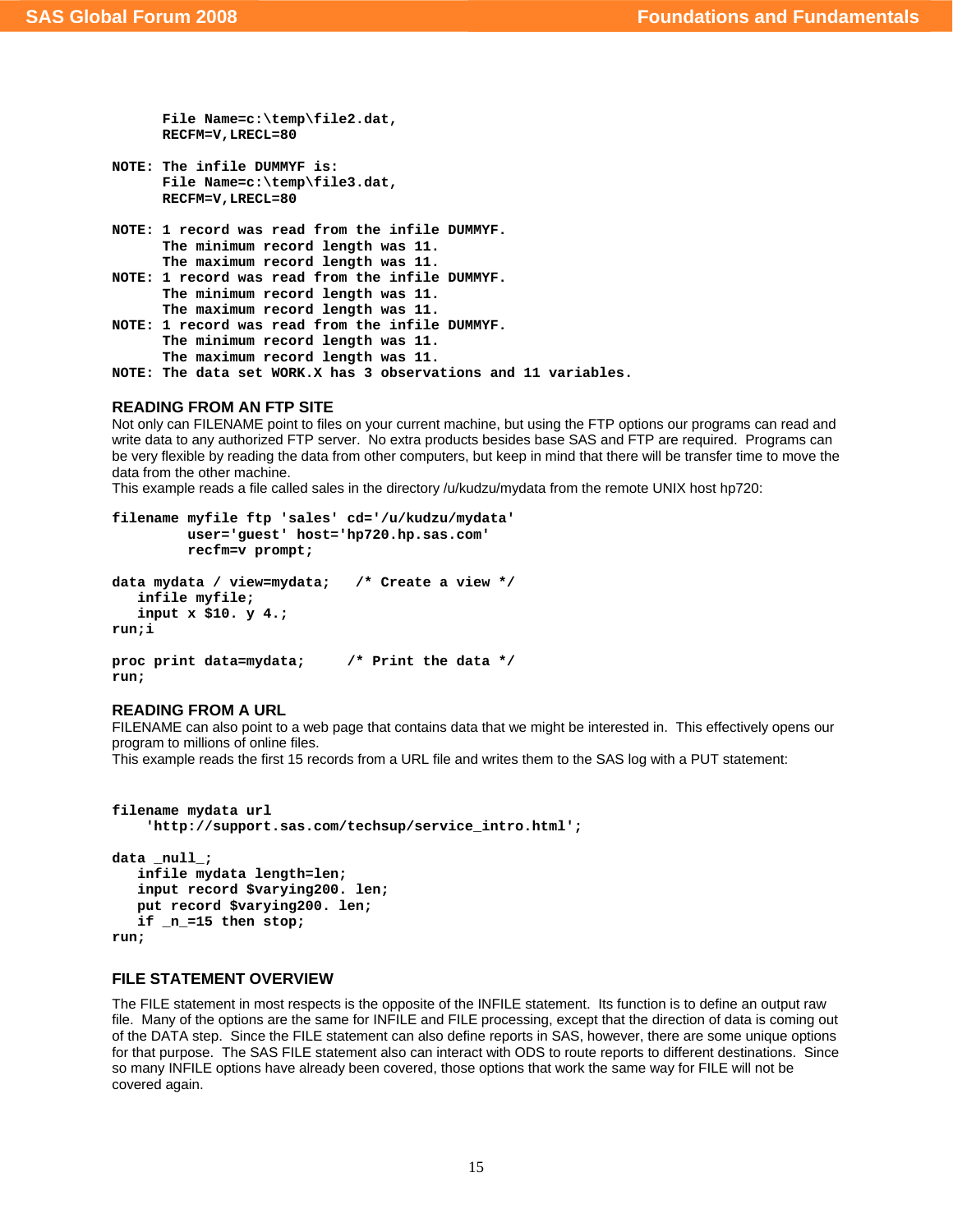By default, PUT statement output is written to the SAS log. Use the FILE statement to route this output to either the same external file to which procedure output is written or to a different external file. You can indicate whether or not carriage control characters should be added to the file.

You can use the FILE statement in conditional (IF-THEN) processing because it is executable. You can also use multiple FILE statements to write to more than one external file in a single DATA step.

### **BASIC FILE SYNTAX**

FILE *file-specification* <*options*> <*operating-environment-options*>;

#### *file-specification*

identifies an external file that the DATA step uses to write output from a PUT statement. File-specification can have these forms:

*'external-file'* 

specifies the physical name of an external file which is enclosed in quotation marks. The physical name is the name by which the operating environment recognizes the file.

*fileref* 

specifies the fileref of an external file. (note: The fileref must be previously associated with an external file in a FILENAME statement, FILENAME function, or a system command.)

*fileref(file)*

specifies a fileref of an aggregate storage location and the name of a file or member, enclosed in parentheses, that resides in that location.

LOG

is a reserved fileref that directs the output produced by any PUT statement to the SAS log.

PRINT

is a reserved fileref that directs the output produced by any PUT statement to the same file as the output that is produced by SAS procedures.

### **REPORT WRITING WITH FILE AND PUT**

The DATA step can produce any report. Some of the DATA step programming features are

- FILE statement points to the report (or file) being written
- PUT statement does the actual writing
- pointers, formats, and column outputs are available
- end of file indicators, control break indicators
- has automatic header routines
- N=PS option allows access to full page at one time (default is one line or record at a time)
- All the DATA step programming power

## **WRITING TO THE SAS LOG**

The default file is the SAS log file. The PUTLOG statement always writes to the log and the PUT statement writes to the most recently executed FILE statement. Since the SAS log contains SAS notes and other messages along with our output, the report may not be nice looking. It is, however, an excellent way to debug your DATA step logic by displaying variable information.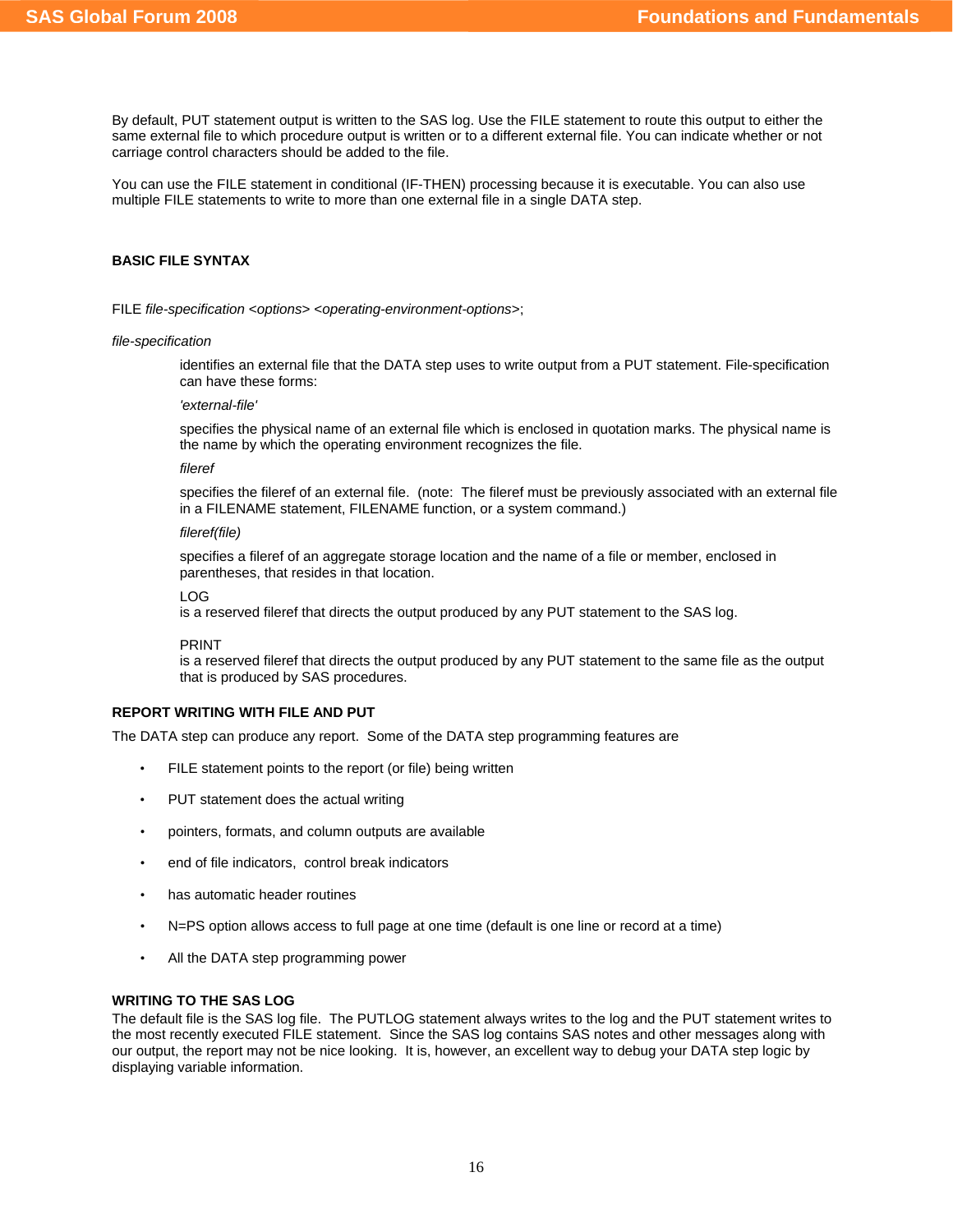```
data _null_ ; 
  infile rawin; 
  input @1 Name $10. 
        @12 Division $1. 
        @15 Years 2. 
        @19 Sales 7.2 
        @28 Expense 7.2 
        @36 State $2.; 
  put name division= expense=; 
run; 
The Resulting Log: 
217 data _null_ ; 
218 infile rawin; 
219 input @1 Name $10. 
220 @12 Division $1. 
221 @15 Years 2. 
222 @19 Sales 7.2 
223 @28 Expense 7.2 
224 @36 State $2.;
```

```
226 run; 
CHRIS Division=H Expense=94.12 
MARK Division=H Expense=52.65 
SARAH Division=S Expense=65.17 
PAT Division=H Expense=322.12 
JOHN Division=H Expense=150.11
```
**225 put name division= expense=;** 

```
 . . .
```
#### **THE SAS PRINT FILE**

FILE PRINT directs PUT to write to the SAS print file. SAS will also use any TITLES, DATE, and NUM options at the top of each page. The FILE statement must precede the PUT statement.

```
title 'Softco Regional Sales'; 
data _null_; 
 infile rawin; 
 file print; 
 input @1 Name $10. 
       @12 Division $1. 
       @15 Years 2. 
       @19 Sales 7.2 
       @28 Expense 7.2 
       @36 State $2.; 
 put 'Employee name ' 
      name ' had sales of ' 
       sales; 
 run;
```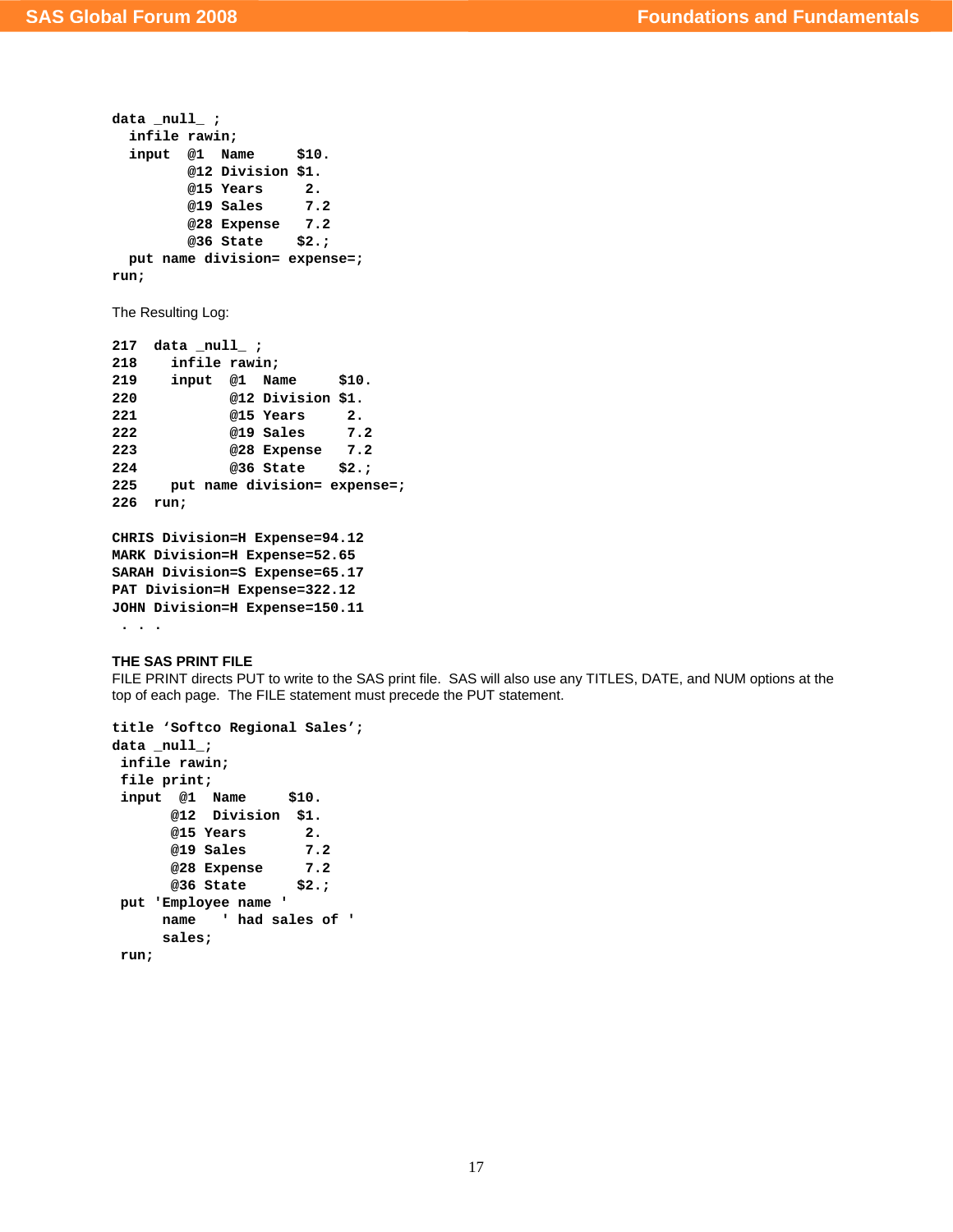The Resulting PRINT File

```
 Softco Regional Sales 
Employee name CHRIS had sales of 233.11 
Employee name MARK had sales of 298.12 
Employee name SARAH had sales of 301.21 
Employee name PAT had sales of 4009.21 
Employee name JOHN had sales of 678.43 
 . . .
```
## **FILE STATEMENT OPTIONS**

Just as input files required more options and information as they became more complex, the same holds true for output files. A complete list of FILE options from the SAS documentation is listed below. You will notice that many of the options listed are the same as were available for INFILE. Again these options are available in all operating environments and operating system specific options are available. In addition, because the FILE statement may be producing a printed report, there are several options used exclusively for report writing.

## **ENHANCING THE REPORT**

The FILE NOTITLES option turns off SAS TITLES and the HEADER= option names a LABEL to branch to whenever a new page is printed.

```
data _null_;
```

```
 infile rawin; 
   input @1 Name $10. @12 Division $1. 
          @15 Years 2. @19 Sales 7.2 
          @28 Expense 7.2 @36 State $2.; 
   file print notitles header=headrtne; 
   put @5 name $10. @15 division $1. years 25-26 
       @30 sales 8.2 @40 expense 8.2 @53 state $2.; 
  return; 
 headrtne: 
   put @5 'Name' @12 'Division' @24 'Years' @33 'Sales' @41 'Expense' @51 'State'; 
 return; 
run;
```
The Resulting Output

| Name                   | Division | Years | Sales   | Expense | State |  |
|------------------------|----------|-------|---------|---------|-------|--|
| <b>CHRIS</b>           | н        | 2     | 233.11  | 94.12   | WI    |  |
| <b>MARK</b>            | н        | 5     | 298.12  | 52.65   | WI    |  |
| <b>SARAH</b>           | s        | 6     | 301.21  | 65.17   | ΜN    |  |
| PAT                    | н        | 4     | 4009.21 | 322.12  | IL    |  |
| <b>JOHN</b>            | н        | 7     | 678.43  | 150.11  | WI    |  |
| $\bullet$<br>$\bullet$ |          |       |         |         |       |  |

## **COUNTING REMAINING LINES ON THE PAGE**

The LINESLEFT= option will automatically count the remaining lines on the page so that your program can skip to a new page, etc.

```
data null;
 set softsale end=lastobs; 
 by division;
```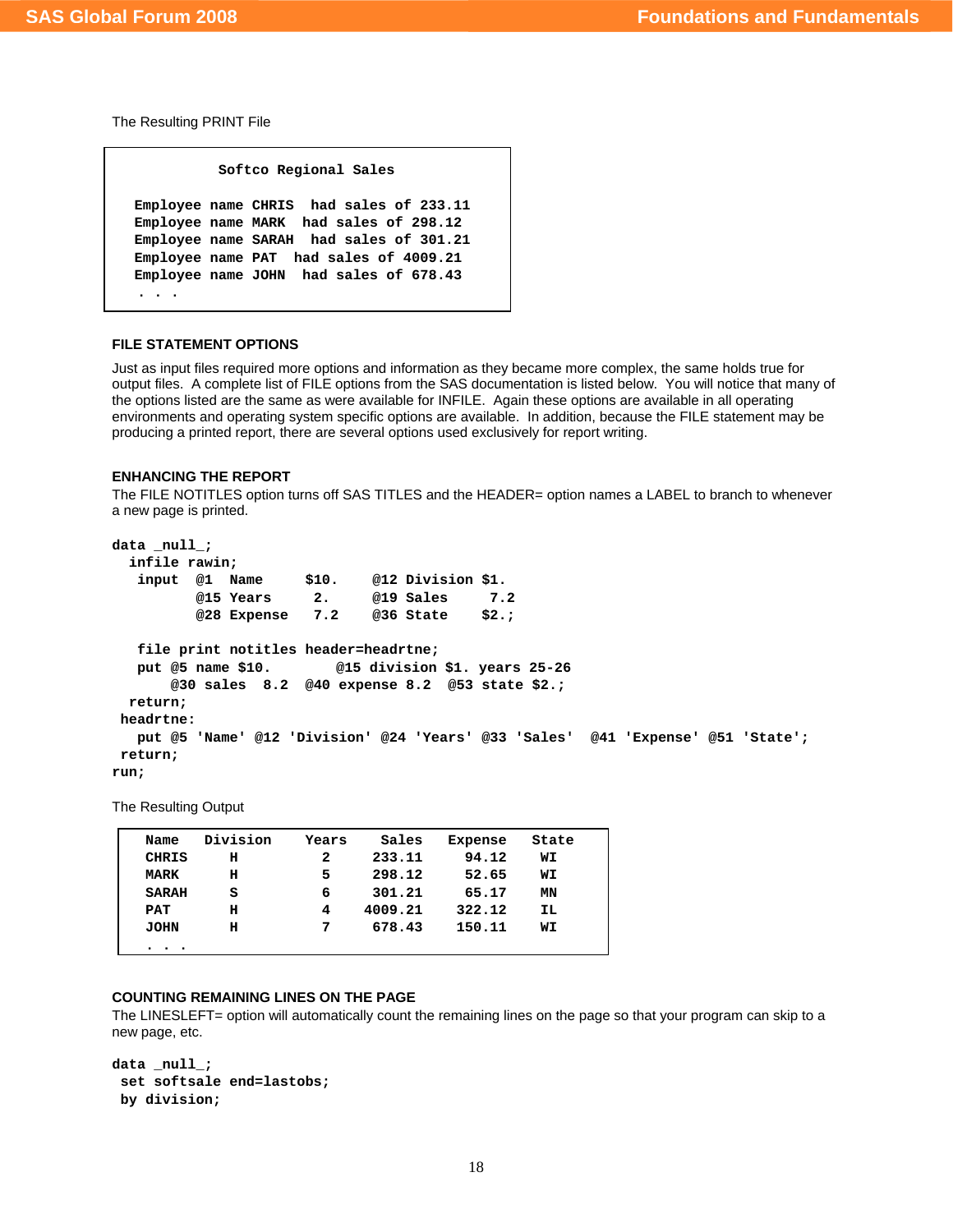```
 file print notitles linesleft=lineleft header=headrtne; 
 if first.division then 
    do; 
       salesub=0; expsub=0; 
       if lineleft < 14 then put _page_; 
    end; 
 put @9 division $1. @20 name $10. @35 years 2. 
     @45 sales comma8.2 @60 expense comma8.2; 
    . . .
```
#### **A FULL PAGE REPORT**

N=PS gives access to an entire page before actually printing. Using variables for line and column pointers lets us fill several file buffers and print when completely filled in.

```
data _null_; 
   retain Hlineno Slineno 4; 
   set softsale; 
   file print notitles header=headrtne n=ps; 
   if division='H' then do; 
    hlineno+1; 
    put #hlineno @1 name $10. +2 division +2 sales 7.2; 
   end; 
   if division='S' then do; 
     slineno+1; 
     put #slineno @40 name $10. +2 division +2 sales 7.2; 
   end; 
return; 
headrtne: 
 put @7 'Division H' @46 'Division S' / ; 
 put @1 'name div sales' 
      @40 'name div sales' ; 
 return; 
  run;
```

| Division H   |     |         | Division S      |     |         |
|--------------|-----|---------|-----------------|-----|---------|
| name         | div | sales   | name            | div | sales   |
| BETH         | н   | 4822.12 | <b>ANDREW</b>   | s   | 1762.11 |
| <b>CHRIS</b> | н   | 233.11  | <b>BENJAMIN</b> | s   | 201.11  |
| <b>JOHN</b>  | н   | 678.43  | <b>JANET</b>    | s   | 98.11   |
| <b>MARK</b>  | н   | 298.12  | <b>JENNIFER</b> | s   | 542.11  |
| <b>PAT</b>   | н   | 4009.21 | JOY             | s   | 2442.22 |
| <b>STEVE</b> | н   | 6153.32 | <b>MARY</b>     | s   | 5691.78 |
| WILLIAM      | н   | 3231.75 | <b>SARAH</b>    | s   | 301.21  |
|              |     |         | TOM             | s   | 5669.12 |

#### **WRITING RAW FILES**

The ability to write raw files means that SAS can pass data to other programs. This can be used in any SAS DATA step that needs to pass on raw data. The rich DATA step programming language along with FILE options can serve as an extremely versatile utility program. Below are several examples of writing raw files with FILE and PUT.

### **MY FIRST SAS PROGRAMS**

A file that only had good data in the first 20 of 80 columns needed to be packed together before sending the record down a communication line. That is, it needed to read 20 bytes of each group of four records and output one 80 byte record. On the other end of the line, a reversing program would reconstruct the original file layout. Using the FILE statement and a few other SAS statements made this an easy pair of programs to write.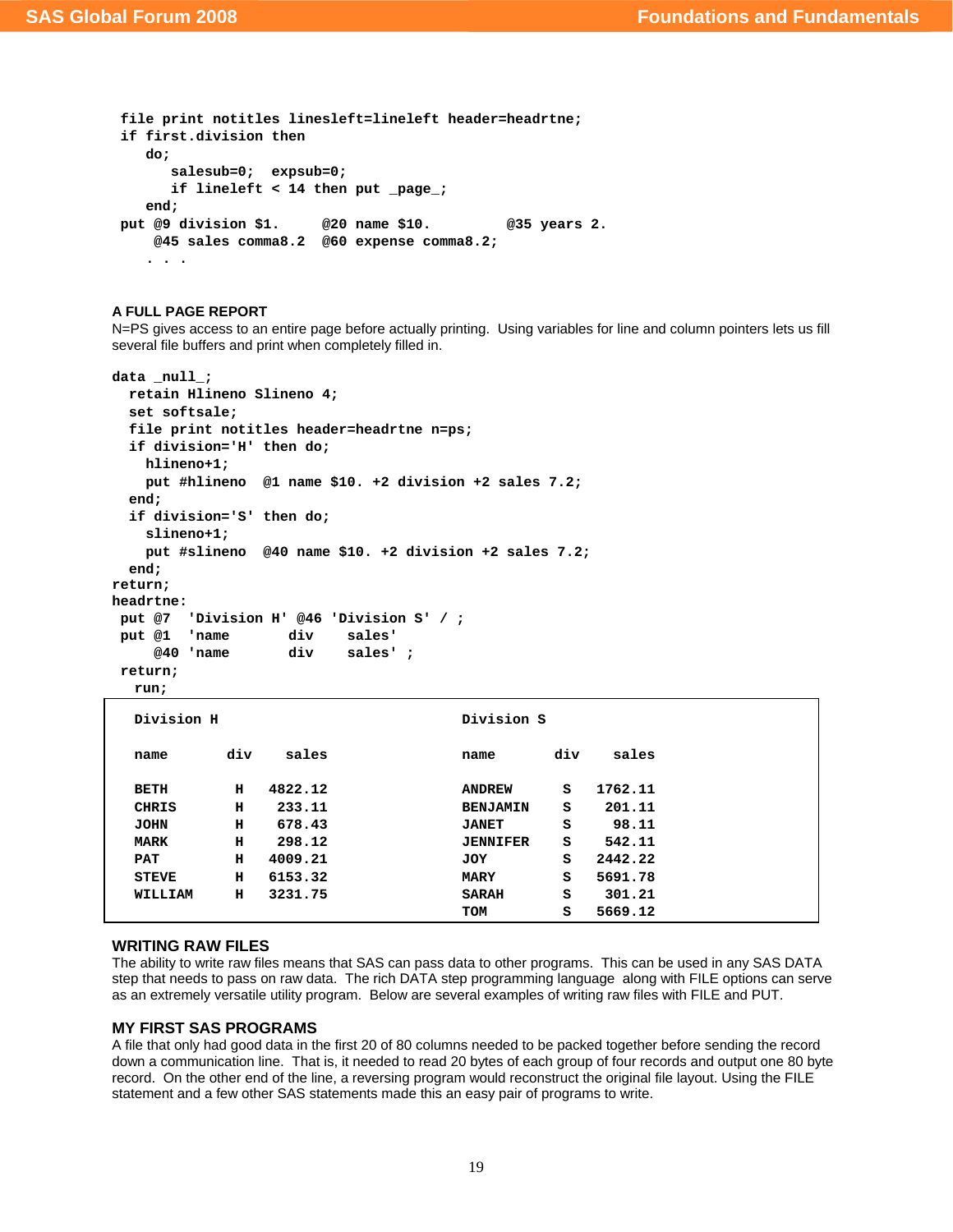| DATA NULL ;               | /* DON'T NEED DS      | $\star$ / |
|---------------------------|-----------------------|-----------|
| INFILE IN;                | /* RAWFILE IN         | $\star$ / |
| FILE OUT:                 | /* RAWFILE OUT        | $\star$ / |
| INPUT @1 TWENTY SCHAR20.: | $/*$ READ 20 CHAR     | $\star$ / |
| TWENTY SCHAR20. @:<br>PUT | $/* 20$ OUT, HOLD PTR | $\star$ / |
| RUN;                      | $/*$ END OF STEP      | $\star$ / |

## **THE REVERSING PROGRAM**

PUT with trailing @@ holds the pointer across iterations and the new file is lrecl=80.

```
DATA _NULL_; <br>
INFILE IN; <br>
/* RAW FILE IN */
                             * RAW FILE IN */<br>/* FILEOUT */
FILE OUT LRECL=80;
INPUT /* READ TWENTY/LOOP */<br>TWENTY $CHAR20. /* FIXED PTRS CAUSE */
 TWENTY $CHAR20. /* FIXED PTRS CAUSE */ 
 @@ ; /* LOOPS, BE CAREFUL */ 
IF TWENTY NE ' ' THEN \hspace{1.5cm}/* IF NONBLANK ? */ <br>PUT /* OUTPUT 20 */
                              PUT /* OUTPUT 20 */ 
            @1 TWENTY $CHAR20.; /* $CHAR SAVES BLANKS*/ 
IF \text{N} > 20 THEN /* A GOOD IDEA WHILE */<br>
STOP: /* TESTING */
 STOP; /* TESTING */ 
RUN; /* END OF STEP */
```
## **A COPYING PROGRAM**

Simply copy any sequential file.

| DATA NULL ;  | /* DON'T NEED DATASET */ |           |
|--------------|--------------------------|-----------|
| INFILE IN;   | $/$ * RAW FILE IN        | $\star$ / |
| FILE OUT:    | /* RAW FILE OUT          | $\star$ / |
| INPUT;       | /* READ A RECORD         | $\star$ / |
| PUT INFILE : | /* WRITE IT OUT          | $\star$ / |
| RUN;         | $/*$ END OF STEP         | $\star$ / |

## **CHANGING DCB WHILE COPYING**

Additional columns will be padded.

| DATA NULL ;       | /* DON'T NEED DATASET*/ |           |
|-------------------|-------------------------|-----------|
| INFILE IN;        | $/$ * RAW FILE IN       | $\star$ / |
| FILE OUT LRECL=90 | /* INCREASE DCB AS      | $\star$ / |
| BLKSIZE=9000      | $/$ * NEEDED            | $\star$ / |
| RECFM=FB;         |                         |           |
| INPUT;            | /* READ A RECORD        | $\star$ / |
| PUT INFILE ;      | /* WRITE IT OUT         | $\star$ / |
| RUN:              | $/*$ END OF STEP        | $\star$ / |

## **A SUBSETTING PROGRAM**

Select part of a file.

| DATA NULL ;           | $/*$ DON'T NEED DATASET $*/$  |           |
|-----------------------|-------------------------------|-----------|
| INFILE IN;            | $/*$ RAW FILE IN              | $\star$ / |
| FILE OUT:             | /* RAW FILE OUT               | $\star$ / |
| INPUT @5 ID \$CHAR1.; | $/*$ INPUT FIELDS NEEDED $*/$ |           |
| IF ID= $'2';$         | /* WANT THIS RECORD?          | $\star$ / |
| PUT INFILE :          | /* YEP, WRITE IT OUT          | $\star$ / |
| RUN ;                 |                               |           |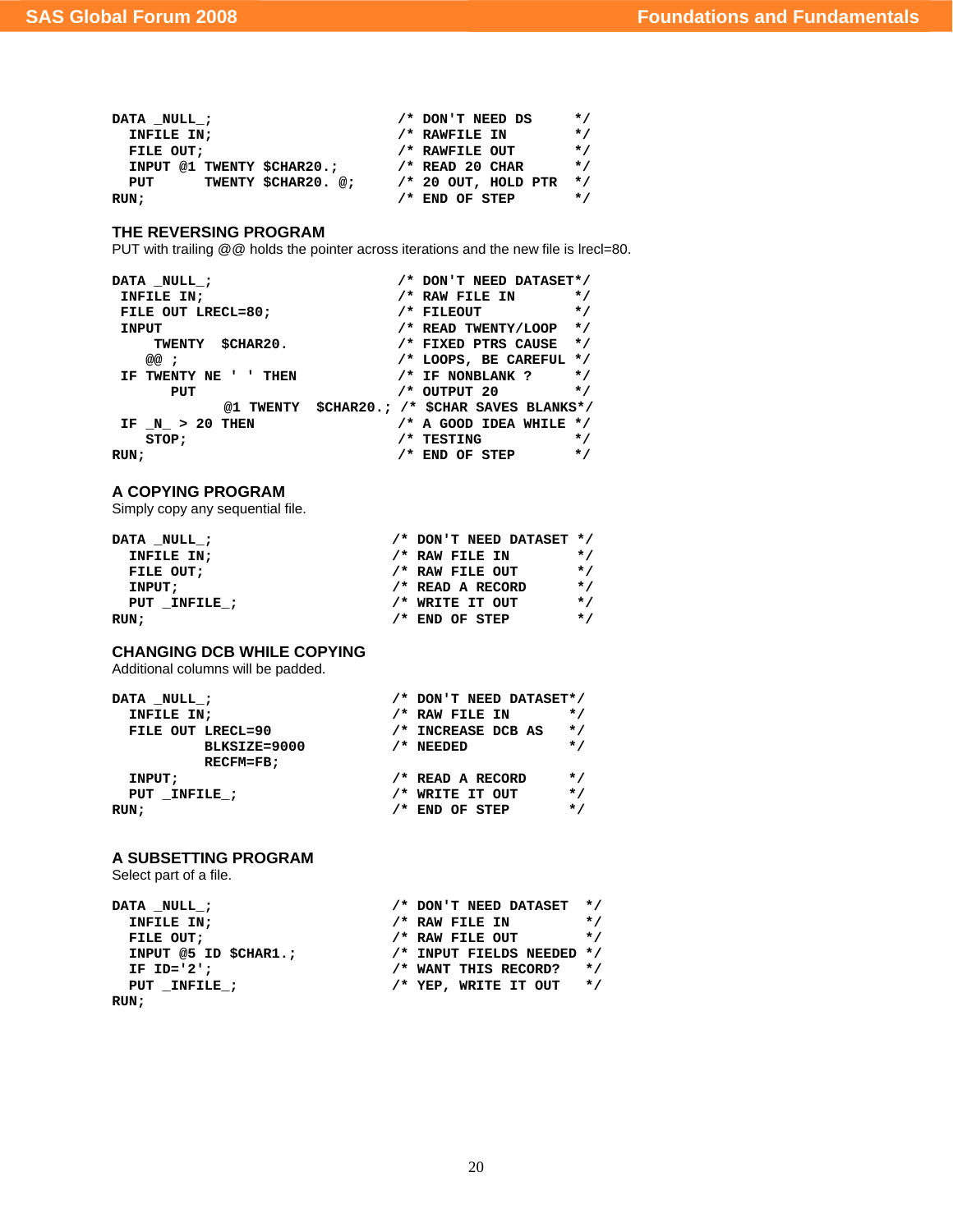## **SELECTING A RANDOM SUBSET**

Randomly select about 10% of a file.

| DATA NULL;              | /* NO DATASET NEEDED   | $\star$ / |
|-------------------------|------------------------|-----------|
| INFILE IN;              | $/$ * RAW FILE IN      | $\star$ / |
| FILE OUT:               | /* RAW FILE OUT        | $\star$ / |
| INPUT;                  | $/*$ READ A RECORD     | $\star$ / |
| IF RANUNI $(0)$ LE .10; | $/*$ TRUE FOR APP. 10% | $\star$ / |
| PUT INFILE ;            | /* WRITE OUT OBS       | $\star$ / |
| RUN :                   | $/*$ END OF STEP       | $\star$ / |

## **ADDING SEQUENCE NUMBERS**

Write out a buffer, then overlay.

| DATA NULL;       | /* NO DATASET NEEDED | $\star$ / |
|------------------|----------------------|-----------|
| INFILE IN;       | $/$ * RAW FILE IN    | $\star$ / |
| FILE OUT;        | /* RAW FILE OUT      | $\star$ / |
| INPUT;           | /* READ A RECORD     | $\star$ / |
| $SEQ = N * 100;$ | /* COMPUTE SEO NO    | $\star$ / |
| PUT INFILE       | /* OUTPUT INPUT REC  | $\star$ / |
| @73 SEQ Z8.;     | /* OVERLAY WITH SEO  | $\star$ / |
| RUN ;            | $/*$ END OF STEP     | $\star$ / |

### **WRITING LITERALS IN EVERY RECORD**

Put 'SSC' in columns 10-12 of every line.

| DATA NULL ;  | /* NO DATASET NEEDED      | $\star$ / |
|--------------|---------------------------|-----------|
| INFILE IN;   | /* RAW FILE IN            | $\star$ / |
| FILE OUT;    | $/*$ RAW FILE OUT         | $\star$ / |
| INPUT;       | $/*$ READ A RECORD        | $\star$ / |
| PUT INFILE   | /* OUTPUT INPUT REC       | $\star$ / |
| $@10$ 'SSC'; | /* OVERLAY WITH CONST. */ |           |
| RUN ;        | $/*$ END OF STEP          | $\star$ / |

## **PRINTING A FILE WITH CARRIAGE CONTROL**

Report files, microfiche files etc. can be handled.

| DATA NULL ;         | $/*$ DON'T NEED DATASET $*/$ |           |
|---------------------|------------------------------|-----------|
| INFILE IN;          | $/*$ INPUT FILE IN           | $\star$ / |
| FILE PRINT NOPRINT: | $/*$ DON'T ADD CC            | $\star$ / |
| INPUT;              | $/*$ READ A RECORD           | $\star$ / |
| PUT INFILE :        | /* WRITE IT OUT              | $\star$ / |
| RUN;                | $/*$ END OF STEP             | $\star$ / |

## **CORRECTING A FIELD ON A FILE**

Logic can be altered to match any situation.

| /* DON'T NEED DATASET */  |           |
|---------------------------|-----------|
| /* INPUT FILE IN          | $\star$ / |
| /* OUTPUT FILE            | $\star$ / |
| /* INPUT FIELDS NEEDED */ |           |
| /* CHANGE AS NEEDED       | $\star$ / |
|                           |           |
| /* OUTPUT FILE            | $\star$ / |
| /* OVERLAY CHANGED ID     | $\star$ / |
| /* END OF STEP            | $\star$ / |
|                           |           |

## **FILE STATEMENT NOTES**

As stated earlier many of options available on INFILE are also available with FILE. These include accessing the buffers, altering recfm, termstr, changing the output file dynamically, file encoding, and binary file writing. Using the FILENAME statement lets us write to email, FTP sites, aggregate file locations, and much more. Again, since I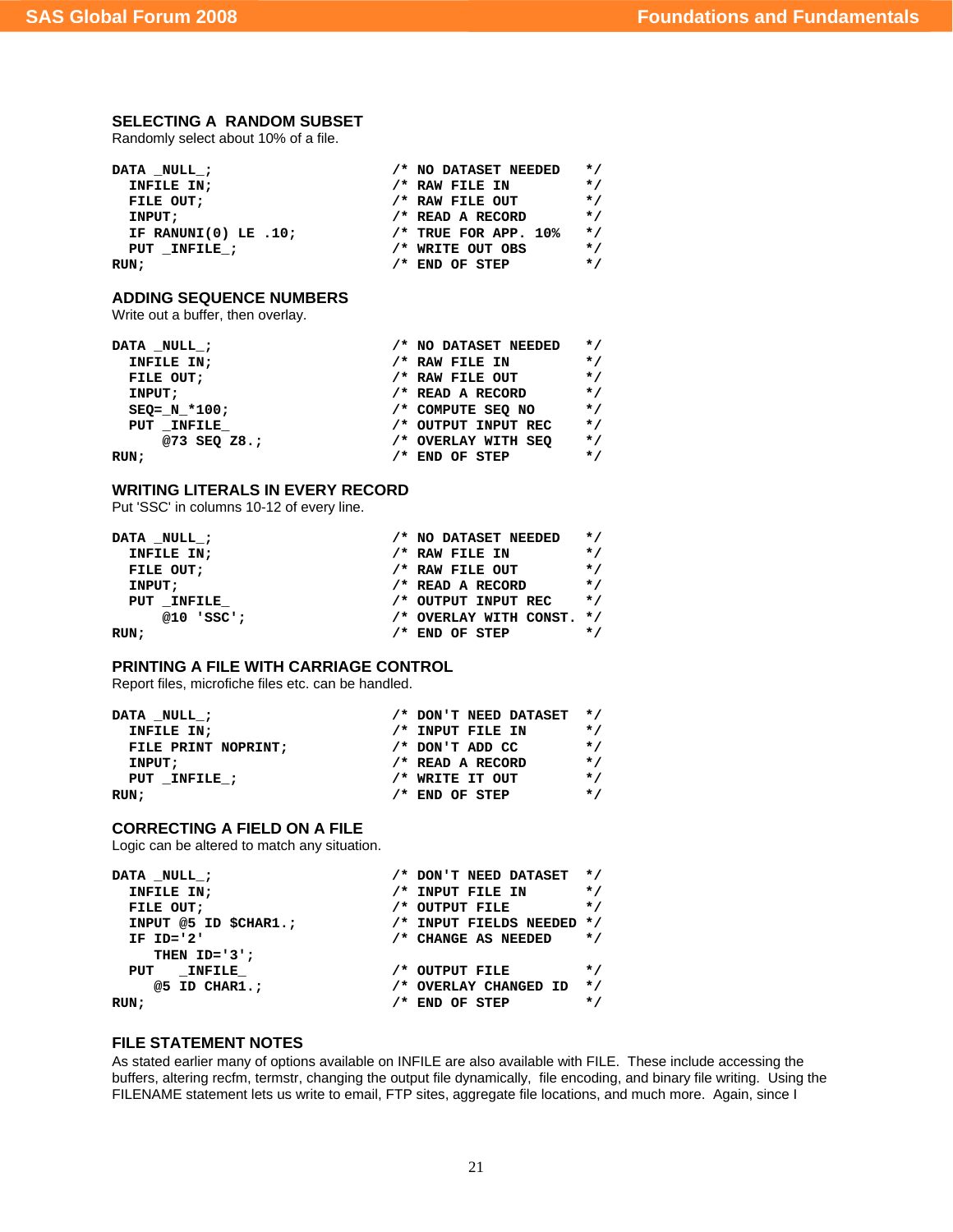covered those topics with INFILE above, I wont repeat them, but their usage can be just as valuable with the FILE statement for files that we need to create.

## **CONCLUSION**

The INFILE and FILE statements along with the rest of SAS allow us to read and write virtually any type of file with minimal effort. This allows the other SAS components to access and provide data to any outside source or destination with minimal effort.

### **REFERENCES**

The Syntax and many of the examples used were from the online SAS Documentation and help screens provided with SAS release 9.1

## **ACKNOWLEDGMENTS**

Dr. Joy First for advice and support in the preparation of this document.

## **RECOMMENDED READING**

Recommended reading lists go after your acknowledgments. This section is not required.

## **CONTACT INFORMATION**

Your comments and questions are valued and encouraged. Contact the author at

| Name            | Steven First, President            |
|-----------------|------------------------------------|
| Enterprise      | <b>Systems Seminar Consultants</b> |
| Address         | 2997 Yarmouth Greenway Drive       |
| City, State ZIP | Madison, WI 53711                  |
| Work Phone:     | 608 278-9964                       |
| Fax:            | 608 278-0065                       |
| E-mail:         | sfirst@sys-seminar.com             |
| Web:            | www.sys-seminar.com                |

SAS and all other SAS Institute Inc. product or service names are registered trademarks or trademarks of SAS Institute Inc. in the USA and other countries. ® indicates USA registration.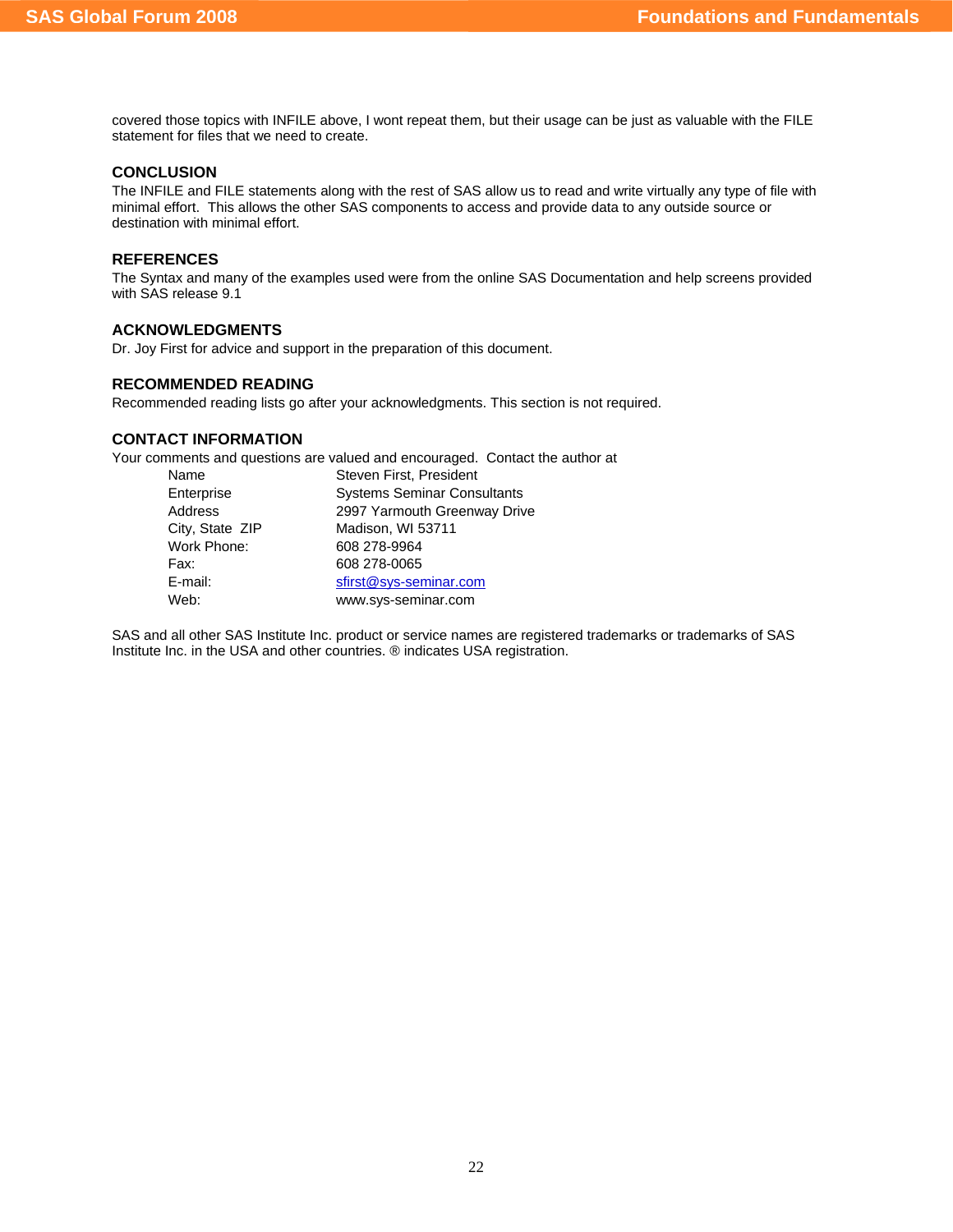## **APPENDIX A: INFILE SYNTAX**

**INFILE** *file-specification* <*options* > <*operating-environment-options*> ;

**INFILE** *DBMS-specifications;* 

#### *file-specification*

identifies the source of the input data records, which is an external file or instream data. *File-specification* can have these forms:

#### '*external-file*'

specifies the physical name of an external file. The physical name is the name that the operating environment uses to access the file.

#### *fileref*

specifies the fileref of an external file. (note: The fileref must be previously associated with an external file in a FILENAME statement, FILENAME function, or a system command)

#### *fileref(file)*

specifies a fileref of an aggregate storage location and the name of a file or member, enclosed in parentheses, that resides in that location.

Operating Environment Information: Different operating environments call an aggregate grouping of files by different names, such as a directory, a MACLIB, or a partitioned data set. Details are given in SAS operating system documentation.

## CARDS | CARDS4 DATALINES | DATALINES4

#### *DBMS-Specifications*

enable you to read records from some DBMS files. You must license SAS/ACCESS software to be able to read from DBMS files. See the SAS/ACCESS documentation for the DBMS that you use.

### **INFILE OPTIONS**

#### BLKSIZE=*block-size*

specifies the block size of the input file.

#### COLUMN=*variable*

names a variable that SAS uses to assign the current column location of the input pointer. Like automatic variables, the COLUMN= variable is not written to the data set.

#### EOV=*variable*

names a variable that SAS sets to 1 when the first record of a file in a series of concatenated files is read. The variable is set only after SAS encounters the next file. Like automatic variables, the EOV= variable is not written to the data set.

#### DELIMITER= *delimiter(s)*

specifies an alternate delimiter (other than a blank) to be used for LIST input, where *delimiter* is

'*list-of-delimiting-characters*'

specifies one or more characters to read as delimiters.

#### *character-variable*

specifies a character variable whose value becomes the delimiter.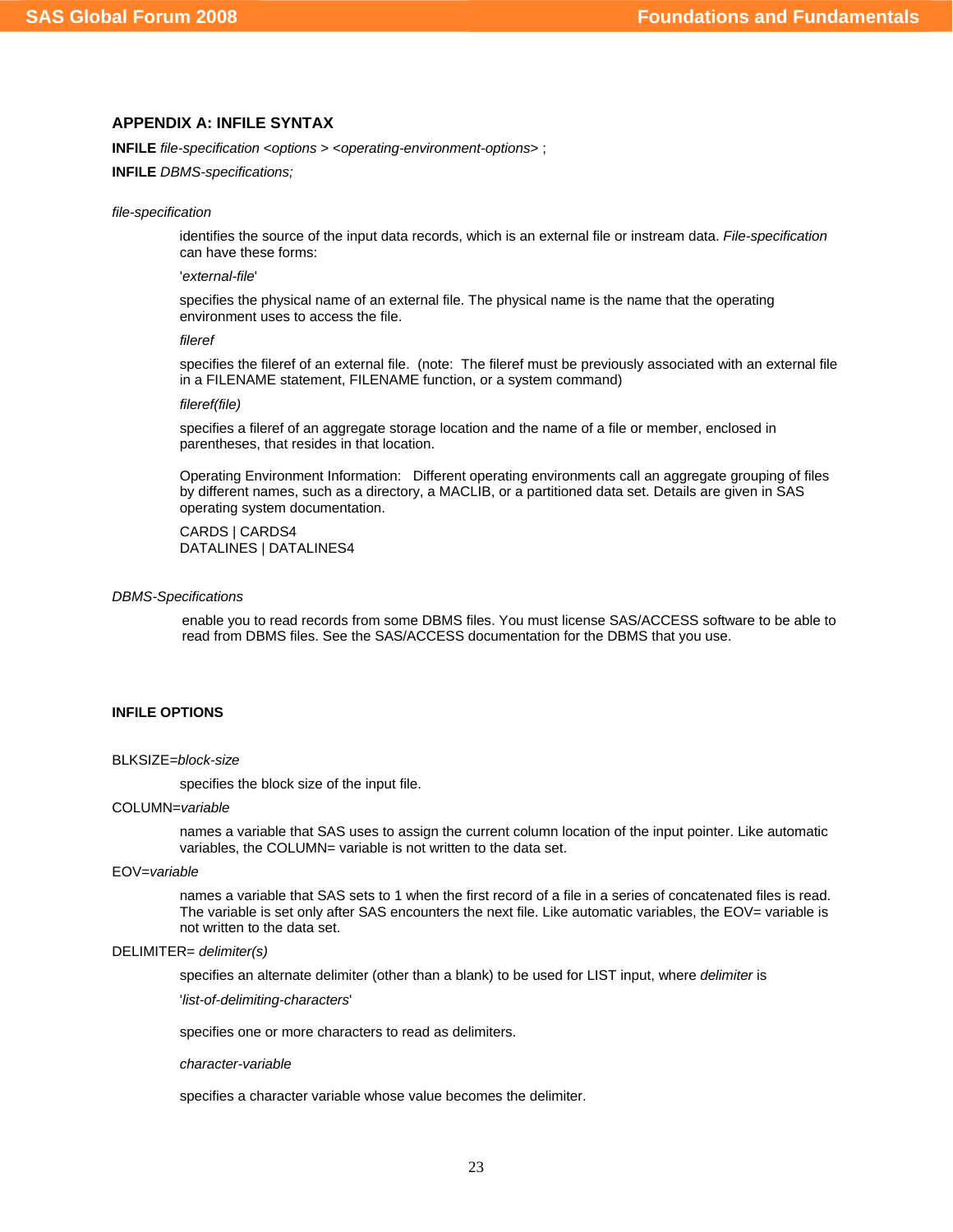#### ENCODING= '*encoding-value*'

specifies the encoding to use when reading from the external file. The value for ENCODING= indicates that the external file has a different encoding from the current session encoding.

When you read data from an external file, SAS transcodes the data from the specified encoding to the session encoding.

#### END=*variable*

names a variable that SAS sets to 1 when the current input data record is the last in the input file. Until SAS processes the last data record, the END= variable is set to 0. Like automatic variables, this variable is not written to the data set.

### EOF=*label*

specifies a statement label that is the object of an implicit GO TO when the INFILE statement reaches end of file. When an INPUT statement attempts to read from a file that has no more records, SAS moves execution to the statement label indicated.

#### EXPANDTABS | NOEXPANDTABS

specifies whether to expand tab characters to the standard tab setting, which is set at 8-column intervals that start at column 9.

## FILENAME=*variable*

names a variable that SAS sets to the physical name of the currently opened input file. Like automatic variables, the FILENAME= variable is not written to the data set.

#### FILEVAR=*variable*

names a variable whose change in value causes the INFILE statement to close the current input file and open a new one. When the next INPUT statement executes, it reads from the new file that the FILEVAR= variable specifies. Like automatic variables, this variable is not written to the data set. Restriction:

The FILEVAR= variable must contain a character string that is a physical filename. When you use the FILEVAR= option, the *file-specification* is just a placeholder, not an actual filename or a fileref that has been previously assigned to a file. SAS uses this placeholder for reporting processing information to the SAS log. It must conform to the same rules as a fileref. Use FILEVAR= to dynamically change the currently opened input file to a new physical file.

## FIRSTOBS=*record-number*

specifies a record number that SAS uses to begin reading input data records in the input file.

#### FLOWOVER

causes an INPUT statement to continue to read the next input data record if it does not find values in the current input line for all the variables in the statement. This is the default behavior of the INPUT statement.

### LENGTH=*variable*

names a variable that SAS sets to the length of the current input line. SAS does not assign the variable a value until an INPUT statement executes. Like automatic variables, the LENGTH= variable is not written to the data set.

### LINE=*variable*

names a variable that SAS sets to the line location of the input pointer in the input buffer. Like automatic variables, the LINE= variable is not written to the data set. The value of the LINE= variable is the current relative line number within the group of lines that is specified by the N= option or by the #*n* line pointer control in the INPUT statement

## LINESIZE=*line-size*

specifies the record length that is available to the INPUT statement.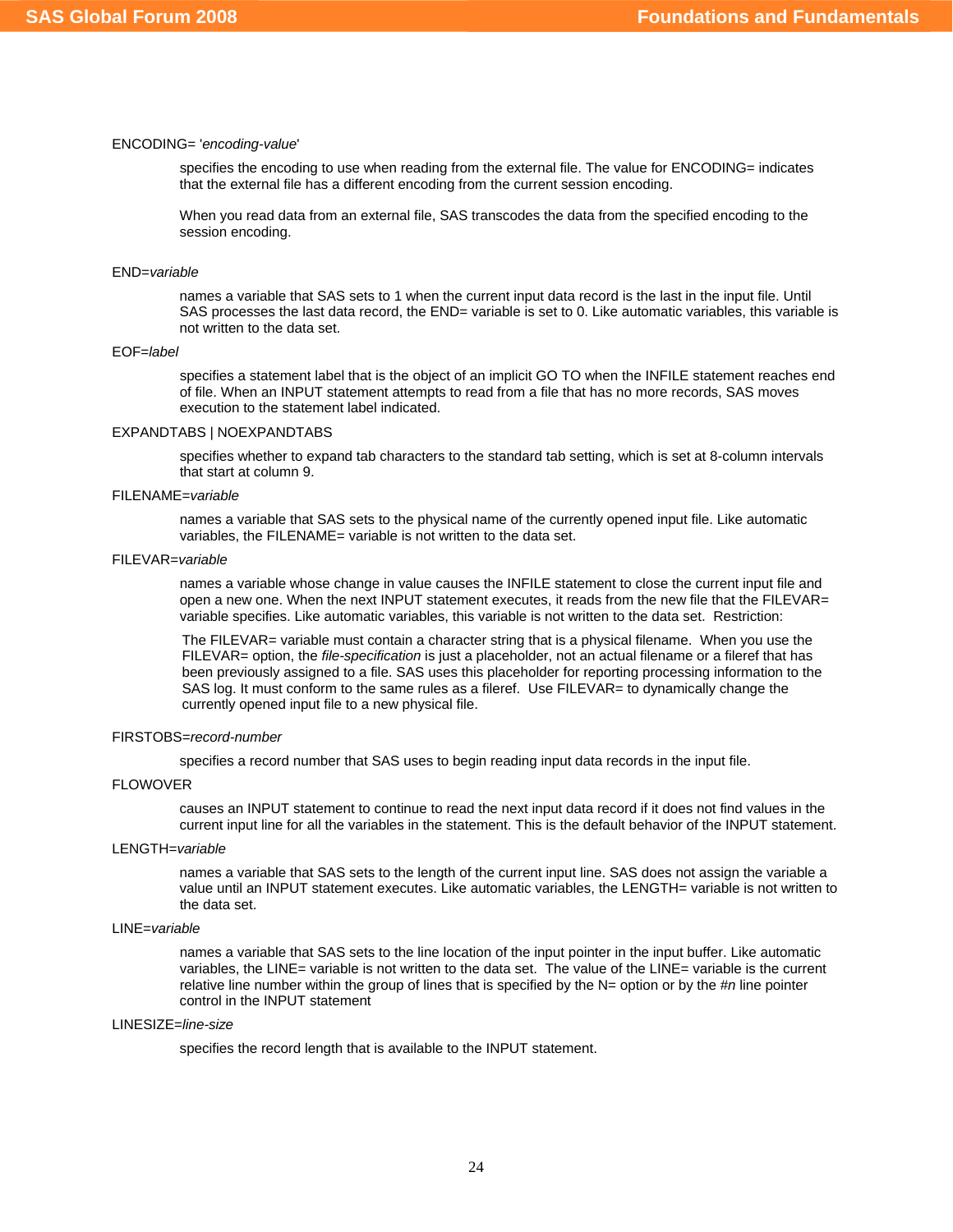If an INPUT statement attempts to read past the column that is specified by the LINESIZE= option, then the action taken depends on whether the FLOWOVER, MISSOVER, SCANOVER, STOPOVER, or TRUNCOVER option is in effect. FLOWOVER is the default.

Use LINESIZE= to limit the record length when you do not want to read the entire record.

If your data lines contain a sequence number in columns 73 through 80, then use this INFILE statement to restrict the INPUT statement to the first 72 columns:

#### **infile** *file-specification* **linesize=72;**

LRECL=*logical-record-length*

specifies the logical record length.

LRECL= specifies the physical line length of the file. LINESIZE= tells the INPUT statement how much of the line to read.

### MISSOVER

prevents an INPUT statement from reading a new input data record if it does not find values in the current input line for all the variables in the statement. When an INPUT statement reaches the end of the current input data record, variables without any values assigned are set to missing.

Use MISSOVER if the last field(s) might be missing and you want SAS to assign missing values to the corresponding variable.

#### N=*available-lines*

specifies the number of lines that are available to the input pointer at one time.

The highest value following a # pointer control in any INPUT statement in the DATA step. If you omit a # pointer control, then the default value is 1.

This option affects only the number of lines that the pointer can access at a time; it has no effect on the number of lines an INPUT statement reads.

When you use  $#$  pointer controls in an INPUT statement that are less than the value of  $N=$ , you might get unexpected results. To prevent this, include a  $#$  pointer control that equals the value of the  $N=$  option. Here is an example:

**infile** *'externalfile'* **n=5; input #2 name : \$25. #3 job : \$25. #5;** 

The INPUT statement includes a #5 pointer control, even though no data is read from that record.

#### NBYTE=*variable*

specifies the name of a variable that contains the number of bytes to read from a file when you are reading data in stream record format (RECFM=S in the FILENAME statement).

### OBS=*record-number* | MAX

#### PAD | NOPAD

controls whether SAS pads the records that are read from an external file with blanks to the length that is specified in the LRECL= option.

## PRINT | NOPRINT

specifies whether the input file contains carriage-control characters.

To read a file in a DATA step without having to remove the carriage-control characters, specify PRINT. To read the carriage-control characters as data values, specify NOPRINT.

## RECFM=*record-format*

specifies the record format of the input file.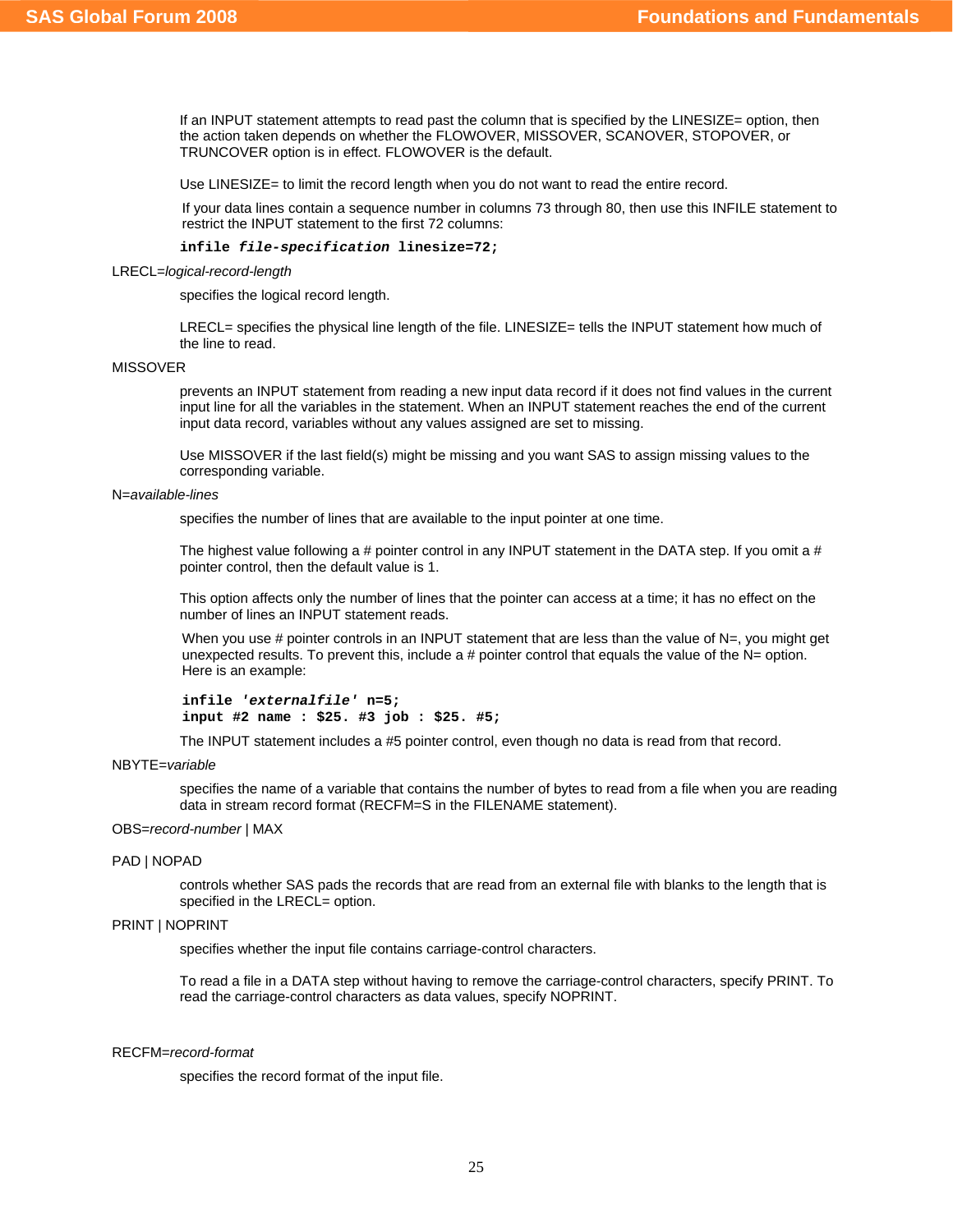### **SCANOVER**

causes the INPUT statement to scan the input data records until the character string specified in the @'*character-string*' expression is found.

### **SHAREBUFFERS**

specifies that the FILE statement and the INFILE statement share the same buffer.

Use SHAREBUFFERS with the INFILE, FILE, and PUT statements to update an external file in place. This saves CPU time because the PUT statement output is written straight from the input buffer instead of the output buffer.

#### START=*variable*

names a variable whose value SAS uses as the first column number of the record that the PUT \_INFILE\_ statement writes. Like automatic variables, the START variable is not written to the data set.

#### STOPOVER

causes the DATA step to stop processing if an INPUT statement reaches the end of the current record without finding values for all variables in the statement.

#### **TRUNCOVER**

overrides the default behavior of the INPUT statement when an input data record is shorter than the INPUT statement expects. Use TRUNCOVER to assign the contents of the input buffer to a variable when the field is shorter than expected.

## UNBUFFERED

tells SAS not to perform a buffered ("look ahead") read.

## \_INFILE\_=*variable*

names a character variable that references the contents of the current input buffer for this INFILE statement. You can use the variable in the same way as any other variable, even as the target of an assignment. The variable is automatically retained and initialized to blanks. Like automatic variables, the  $INFILE$  = variable is not written to the data set.

Note: There are additional options for Z/OS, UNIX, and Windows platforms. See the SAS online documentation for a complete set of options.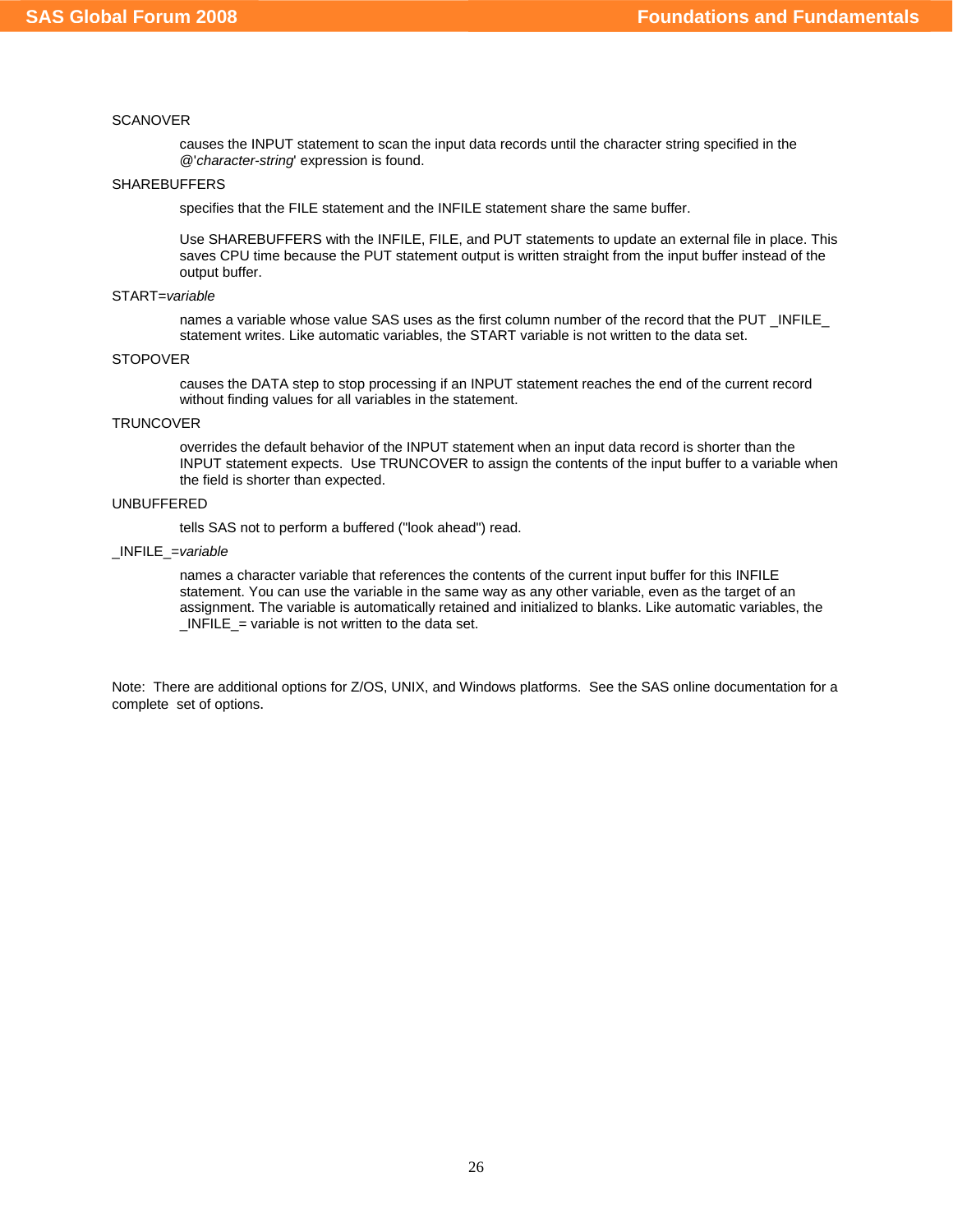## **APPENDIX B: FILE SYNTAX**

**FILE** *file-specification* <*options*> <*operating-environment-options*>;

*file-specification* 

identifies an external file that the DATA step uses to write output from a PUT statement. File-specification can have these forms:

*'external-file'* 

specifies the physical name of an external file, which is enclosed in quotation marks. The physical name is the name by which the operating environment recognizes the file.

*fileref* 

specifies the fileref of an external file. (note: The fileref must be previously associated with an external file in a FILENAME statement, FILENAME function, or a system command)

#### *fileref(file)*

specifies a fileref of an aggregate storage location and the name of a file or member, enclosed in parentheses, that resides in that location

#### LOG

is a reserved fileref that directs the output that is produced by any PUT statements to the SAS log.

#### PRINT

is a reserved fileref that directs the output that is produced by any PUT statements to the same file as the output that is produced by SAS procedures.

## **FILE STATEMENT OPTIONS**

#### BLKSIZE=*block-size*

specifies the block size of the output file.

#### COLUMN=*variable*

specifies a variable that SAS automatically sets to the current column location of the pointer.

#### DELIMITER= 'string-in-quotation-marks' | character-variable

specifies an alternate delimiter (other than blank) to be used for LIST output. This option is ignored for other types of output (formatted, column, named).

#### DROPOVER

discards data items that exceed the output line length (as specified by the LINESIZE= or LRECL= options in the FILE statement).

### DSD (delimiter sensitive data)

specifies that data values containing embedded delimiters, such as tabs or commas, be enclosed in quotation marks. The DSD option enables you to write data values that contain embedded delimiters to LIST output.

#### ENCODING= *'encoding-value'*

specifies the encoding to use when writing to the output file.

#### FILENAME=*variable*

defines a character variable, whose name you supply, that SAS sets to the value of the physical name of the file currently open for PUT statement output. The physical name is the name by which the operating environment recognizes the file.

#### FILEVAR=*variable*

defines a variable whose change in value causes the FILE statement to close the current output file and open a new one the next time the FILE statement executes. The next PUT statement that executes writes to the new file that is specified as the value of the FILEVAR= variable.